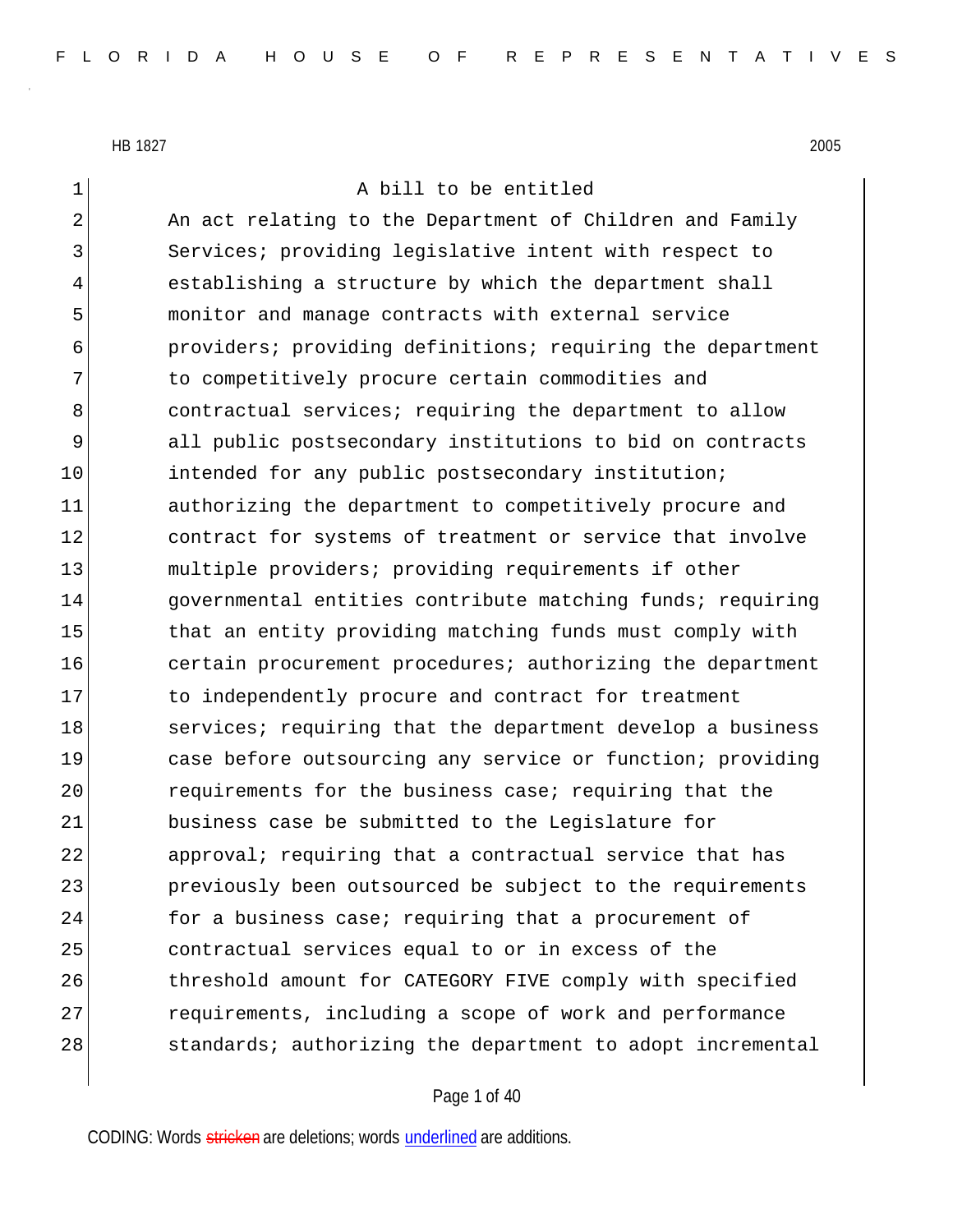penalties by rule; authorizing the department to include 30 cost-neutral, performance-based incentives in a contract; requiring that a contract in excess of \$1 million be negotiated by a contract negotiator who is certified according to standards established by the Department of Management Services; limiting circumstances under which 35 the department may amend a contract; requiring that a proposed contract amendment be submitted to the Executive 37 Office of the Governor for approval; requiring approval of a contract amendment by the Administration Commission under certain circumstances; requiring the department to verify that contractual terms have been satisfied before 41 renewing a contract; requiring certain documentation; 42 requiring the department to develop, in consultation with 43 black of Management Services, contract templates and guidelines; requiring that the department establish a contract-management process; specifying the requirements 46 for and components of the contract-management process; providing requirements for resolving performance 48 deficiencies and terminating a contract; requiring a 49 corrective-action plan under certain circumstances; requiring the department to develop standards of conduct 51 and disciplinary actions; requiring that the department establish contract-monitoring units and a contract- monitoring process; requiring written reports; requiring on-site visits for contracts involving the provision of direct client services; requiring the department to make 56 certain documents available to the Legislature; requiring

## Page 2 of 40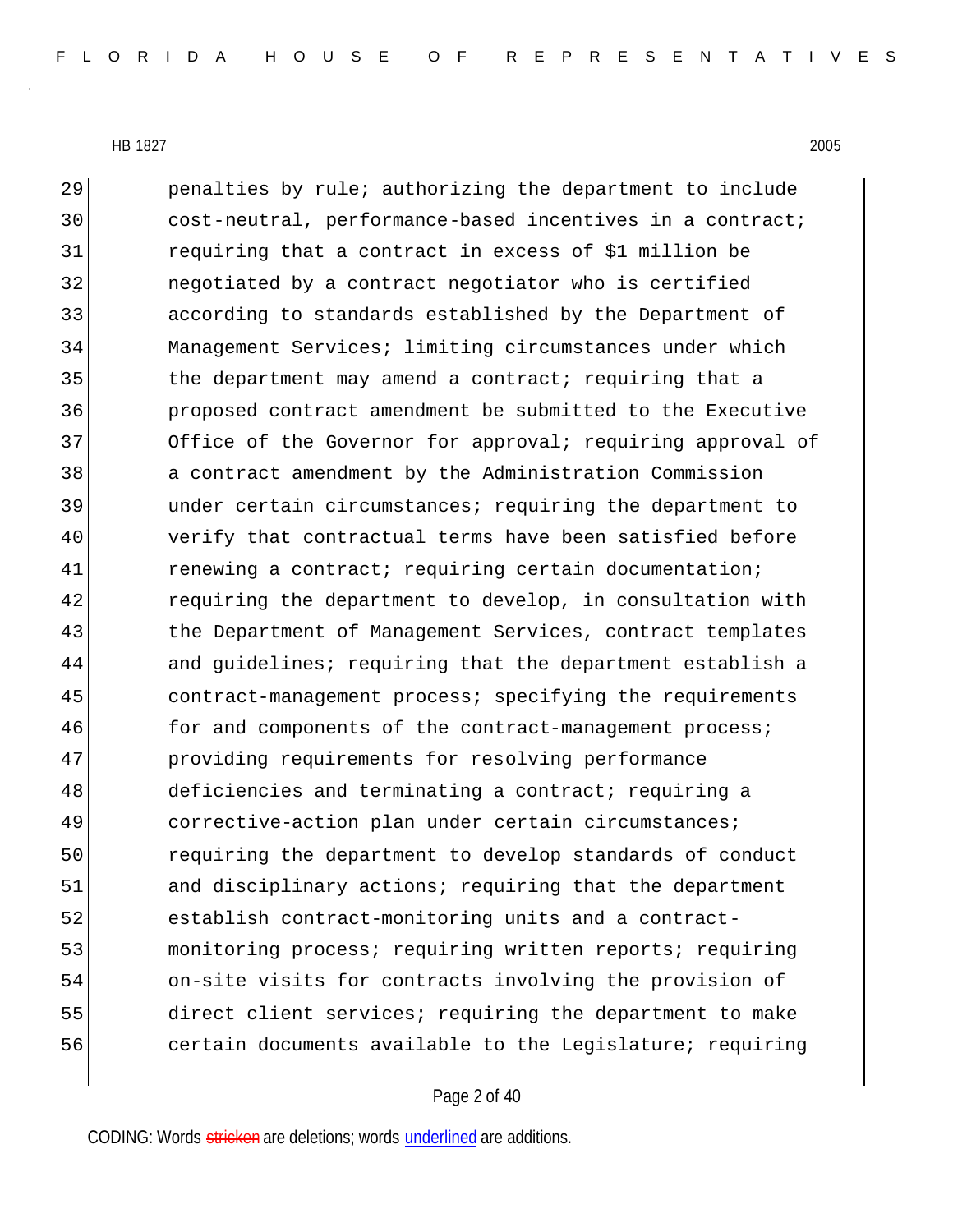57 the department to create an electronic database to store 58 the documents; amending s. 402.73, F.S.; requiring the 59 Agency for Persons with Disabilities to implement systems 60 to ensure quality and fiscal integrity of programs in the 61 developmental services Medicaid waiver system; providing 62 an exemption for health services from competitive bidding 63 requirements; amending s. 409.1671, F.S.; conforming 64 **provisions to changes made by the act; requiring that the** 65 Office of Program Policy Analysis and Government 66 Accountability conduct two reviews of the contract-67 management and accountability structures of the department 68 and report to the Legislature and the Auditor General; 69 repealing s. 402.72, F.S., relating to contract-management 70 requirements for the Department of Children and Family 71 Services; providing an effective date. 72 73 Be It Enacted by the Legislature of the State of Florida: 74 75 Section 1. Department of Children and Family Services; 76 procurement of contractual services; outsourcing or 77 privatization; contract management.--78 (1) LEGISLATIVE INTENT.--The Legislature intends that the 79 Department of Children and Family Services obtain services in 80 the manner that is most efficient and cost-effective for the 81 state, that provides the greatest long-term benefits to the 82 clients receiving services, and that minimizes the disruption of 83 client services. In order to meet these legislative goals, the

84 department shall comply with legislative policy guidelines that

Page 3 of 40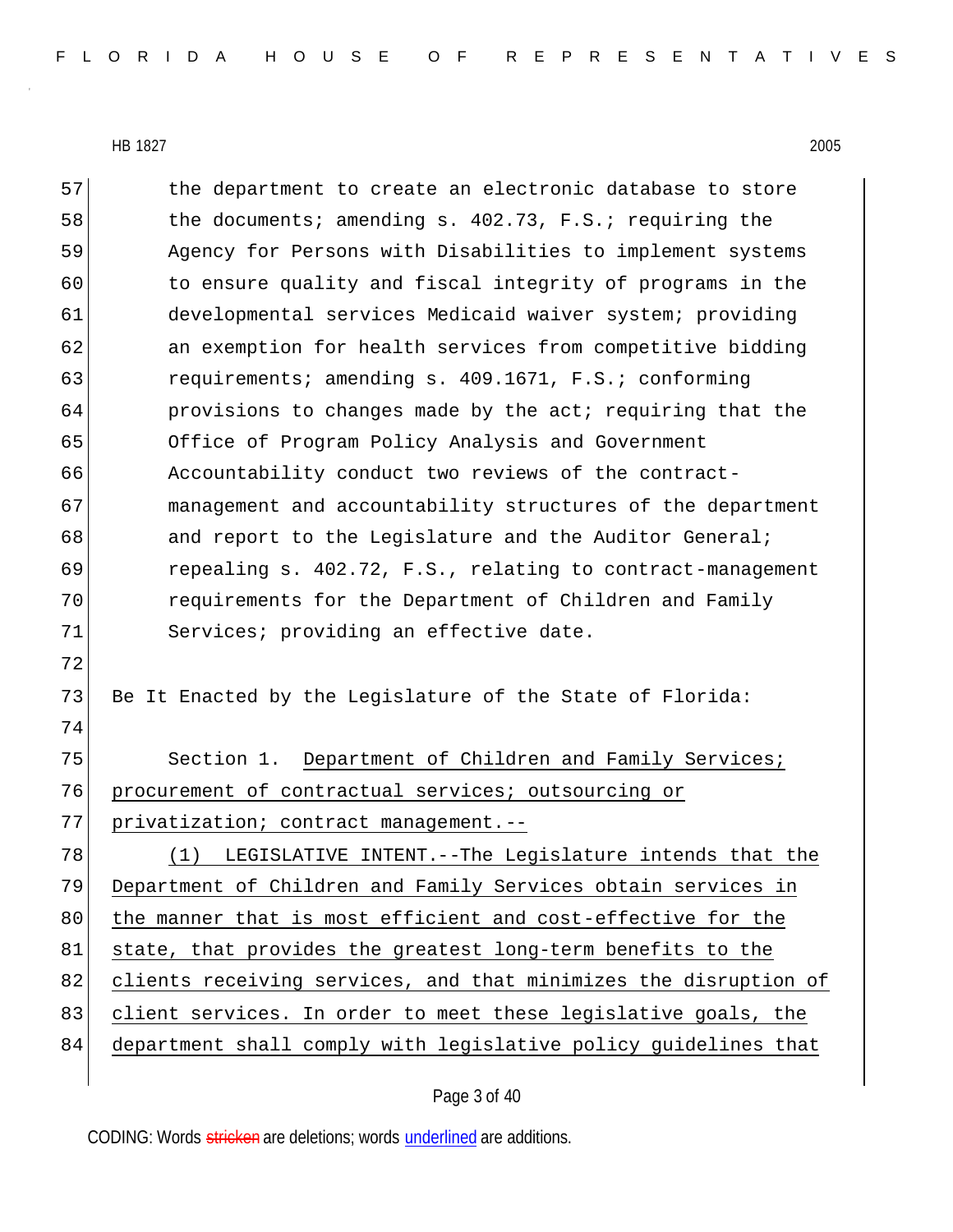85 require compliance with uniform procedures for procuring 86 contractual services, prescribe how the department must 87 outsource its programmatic and administrative services to 88 external service providers rather than having them provided by 89 | the department or another state agency, and establish a 90 contract-management and contract-monitoring process. 91 (2) DEFINITIONS.--As used in this section, the term: 92 (a) "Contract manager" means the department employee who 93 is responsible for enforcing the compliance with administrative 94 and programmatic terms and conditions of a contract. The 95 contract manager is the primary point of contact through which 96 all contracting information flows between the department and the 97 contractor. The contract manager is responsible for day-to-day 98 contract oversight, including approval of contract deliverables 99 and invoices. All actions related to the contract shall be 100 initiated by or coordinated with the contract manager. The 101 contract manager maintains the official contract files. 102 (b) "Contract monitor" means the department employee who 103 is responsible for observing, recording, and reporting to the 104 contract manager and other designated entities the information 105 necessary to assist the contract manager and program management 106 in determining whether the contractor is in compliance with the 107 administrative and programmatic terms and conditions of the 108 contract. 109 (c) "Department" means the Department of Children and 110 Family Services. 111 (d) "Outsourcing" means the process of contracting with an 112 external service provider to provide a service, in whole or in

Page 4 of 40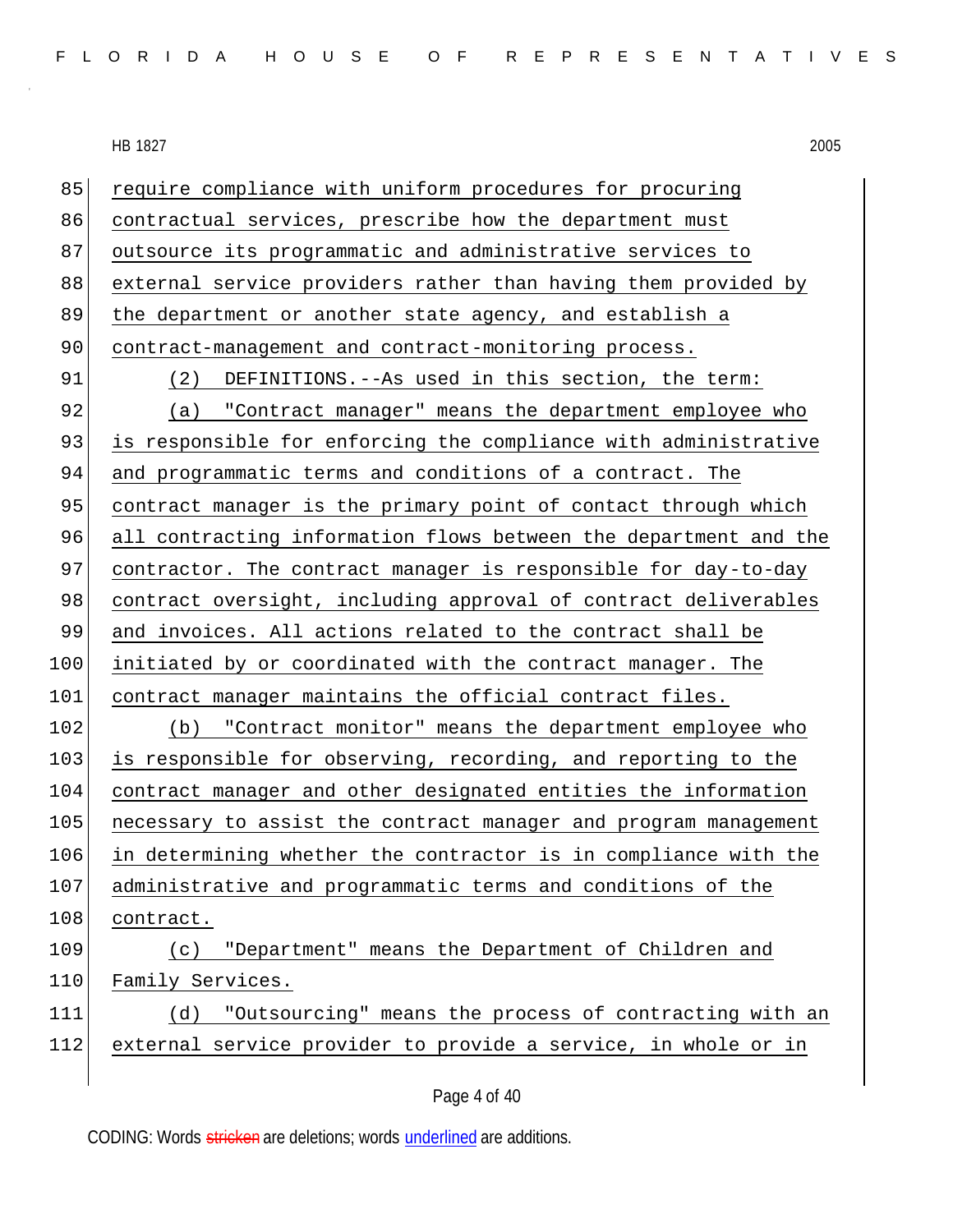| FLORIDA HOUSE OF REPRESENTATIVES |  |  |  |  |  |  |  |  |  |  |  |  |  |  |  |  |  |  |  |  |  |  |  |  |  |  |
|----------------------------------|--|--|--|--|--|--|--|--|--|--|--|--|--|--|--|--|--|--|--|--|--|--|--|--|--|--|
|----------------------------------|--|--|--|--|--|--|--|--|--|--|--|--|--|--|--|--|--|--|--|--|--|--|--|--|--|--|

HB 1827 2005 113 part, while the department retains the responsibility and 114 accountability for the service. 115 (e) "Performance measure" means the quantitative 116 indicators used to assess if the service the external provider 117 is performing is achieving the desired results. Measures of 118 performance include outputs, direct counts of program 119 activities, and outcomes or results of program activities in the 120 lives of the clients served. 121 (f) "Performance standard" means the quantifiable, 122 specified, and desired level to be achieved for a particular 123 performance measure. 124 (g) "Privatize" means any process aimed at transferring 125 | the responsibility for a service, in whole or in part, from the 126 department to the private sector such that the private sector is 127 solely and fully responsible for the performance of the specific 128 service. 129 (h) "Service" means all or any portion of a program or 130 program component as defined in section 216.011, Florida 131 Statutes. 132 (3) PROCUREMENT OF COMMODITIES AND CONTRACTUAL SERVICES.-- 133 (a) For the purchase of commodities and contractual 134 services in excess of the threshold amount established in 135 section 287.017, Florida Statutes, for CATEGORY TWO, the 136 department shall comply with the requirements set forth in 137 section 287.057, Florida Statutes. 138 (b) Notwithstanding section 287.057(5)(f)13., Florida 139 Statutes, whenever the department intends to contract with a 140 public postsecondary institution to provide a service, the

Page 5 of 40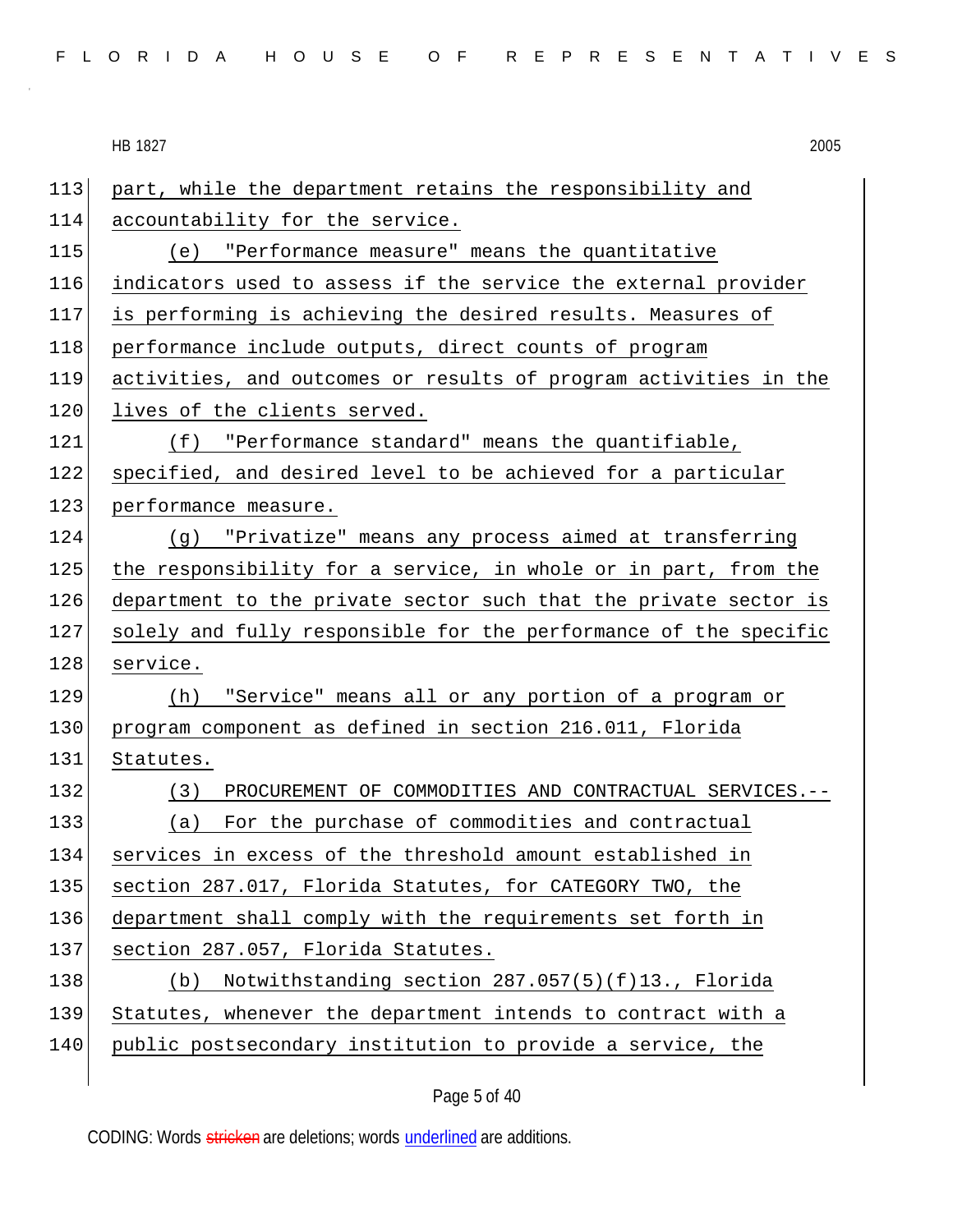141 department must allow all public postsecondary institutions in 142 this state that are accredited by the Southern Association of 143 Colleges and Schools to bid on the contract. Thereafter, 144 notwithstanding any other provision to the contrary, if a public 145 postsecondary institution intends to subcontract for any service 146 awarded in the contract, the subcontracted service must be 147 procured by competitive procedures. 148 (c) When it is in the best interest of a defined segment 149 of its consumer population, the department may competitively 150 procure and contract for systems of treatment or service that 151 involve multiple providers, rather than procuring and 152 contracting for treatment or services separately from each 153 participating provider. The department must ensure that all 154 providers that participate in the treatment or service system 155 meet all applicable statutory, regulatory, service-quality, and 156 cost-control requirements. If other governmental entities or 157 units of special purpose government contribute matching funds to 158 the support of a given system of treatment or service, the 159 department shall formally request information from those funding 160 entities in the procurement process and may take the information 161 received into account in the selection process. If a local 162 government contributes matching funds to support the system of 163 treatment or contracted service and if the match constitutes at 164 least 25 percent of the value of the contract, the department 165 shall afford the governmental match contributor an opportunity 166 to name an employee as one of the persons required by section  $167$  287.057(17), Florida Statutes, to evaluate or negotiate certain 168 contracts, unless the department sets forth in writing the

Page 6 of 40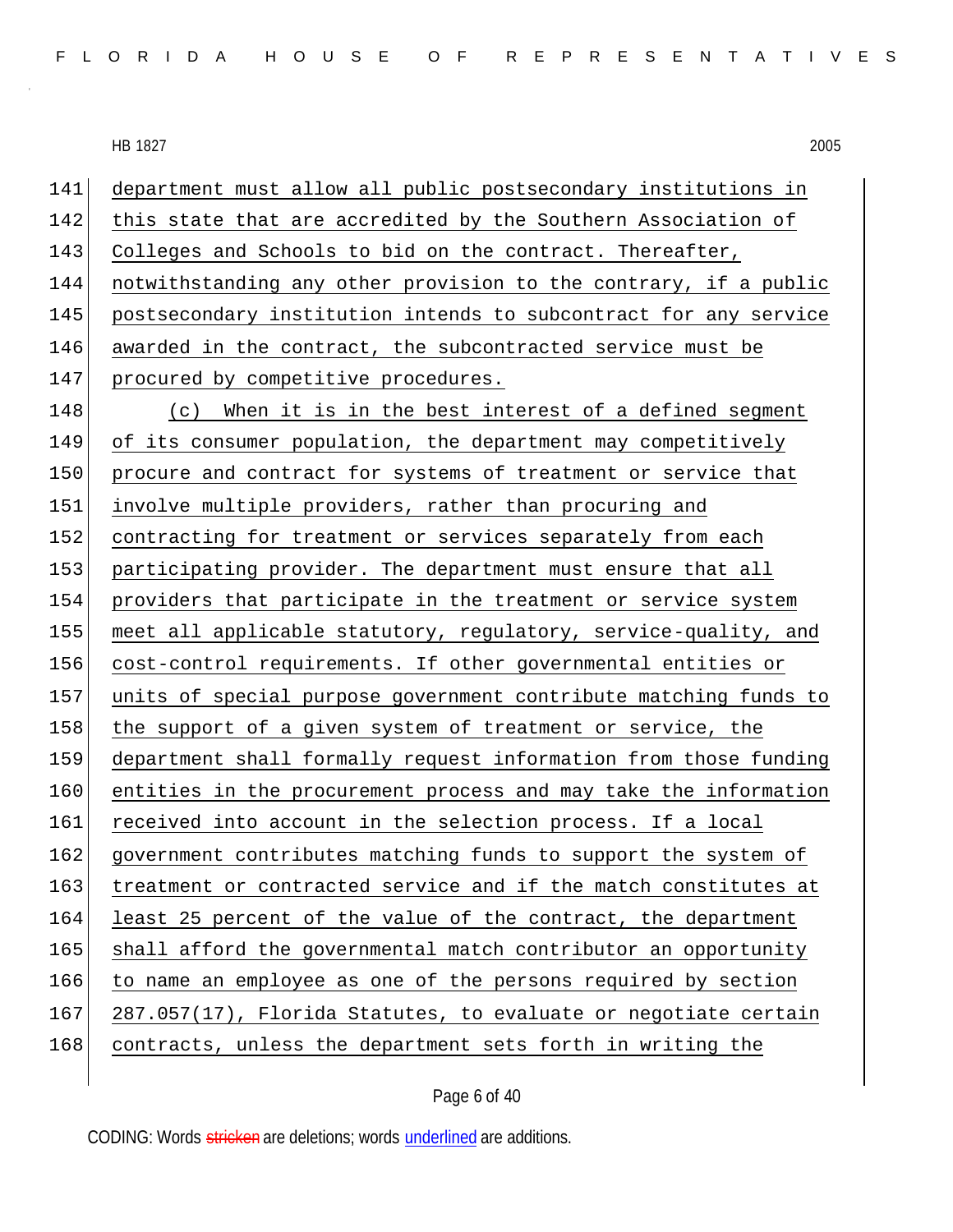169 reason why the inclusion would be contrary to the best interest 170 of the state. Any employee so named by the governmental match 171 contributor shall qualify as one of the persons required by 172 section 287.057(17), Florida Statutes. A governmental entity or 173 unit of special purpose government may not name an employee as 174 one of the persons required by section 287.057(17), Florida 175 Statutes, if it, or any of its political subdivisions, executive 176 agencies, or special districts, intends to compete for the 177 contract to be awarded. The governmental funding entity or 178 contributor of matching funds must comply with all procurement 179 procedures set forth in section 287.057, Florida Statutes, when 180 appropriate and required. 181 (d) The department may procure and contract for or provide 182 assessment and case-management services independently from 183 treatment services. 184 (4) SOURCING STANDARDS AND REQUIREMENTS.--If the 185 department proposes to outsource a service, the department must 186 comply with the requirements of this section prior to the 187 procurement process provided for in section 287.057, Florida 188 Statutes. 189 (a) The department shall develop a business case 190 describing and analyzing the service proposed for outsourcing. A 191 business case is part of the solicitation process and is not a 192 rule subject to challenge pursuant to section 120.54, Florida 193 Statutes. The business case must include, but need not be 194 limited to: 195 1. A detailed description of the services to be 196 outsourced, a description and analysis of the department's

Page 7 of 40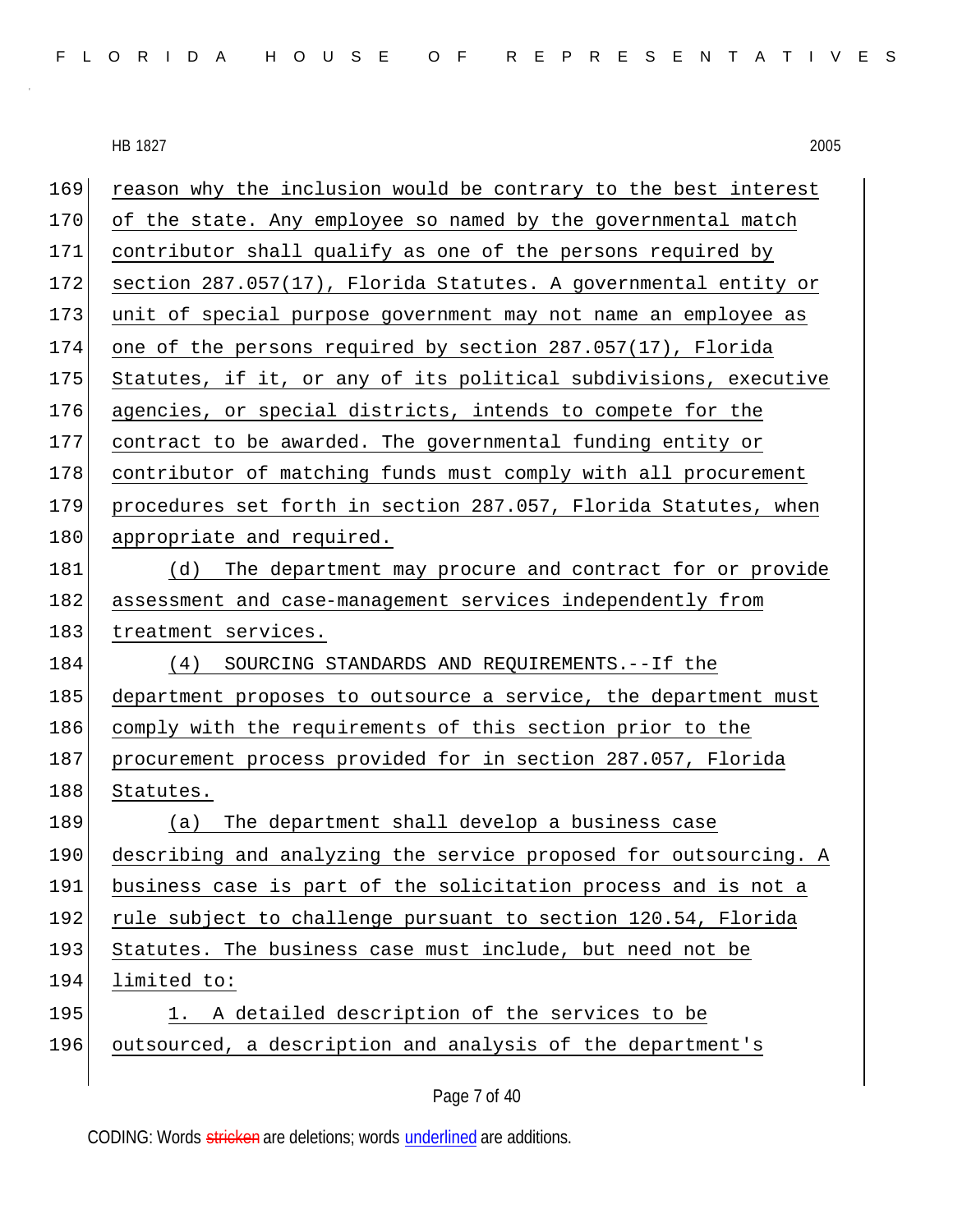197 current performance of the service, and a rationale documenting 198 how outsourcing the service would be in the best interest of the 199 state, the department, and its clients. 200 2. A cost-benefit analysis documenting the estimated 201 specific direct and indirect costs, savings, performance 202 improvements, risks, and qualitative and quantitative benefits 203 involved in or resulting from outsourcing the service. The cost-204 benefit analysis must include a detailed plan and timeline 205 identifying all actions that must be implemented to realize 206 expected benefits. Under section 92.525, Florida Statutes, the 207 Secretary of Children and Family Services shall verify that all 208 costs, savings, and benefits are valid and achievable. 209 3. A description of the specific performance measures and 210 standards that must be achieved through the outsourcing 211 proposal. 212 4. A statement of the potential effect on applicable 213 federal, state, and local revenues and expenditures. The 214 statement must specifically describe the effect on general 215 revenue, trust funds, general revenue service charges, and 216 interest on trust funds, together with the potential direct or 217 indirect effect on federal funding and cost allocations. 218 5. A plan to ensure compliance with public-record laws, 219 which must include components that: 220 a. Provide public access to public records at a cost that 221 does not exceed that provided in chapter 119, Florida Statutes. 222 b. Ensure the confidentiality of records that are exempt 223 from disclosure or confidential under law. 224 c. Meet all legal requirements for record retention.

Page 8 of 40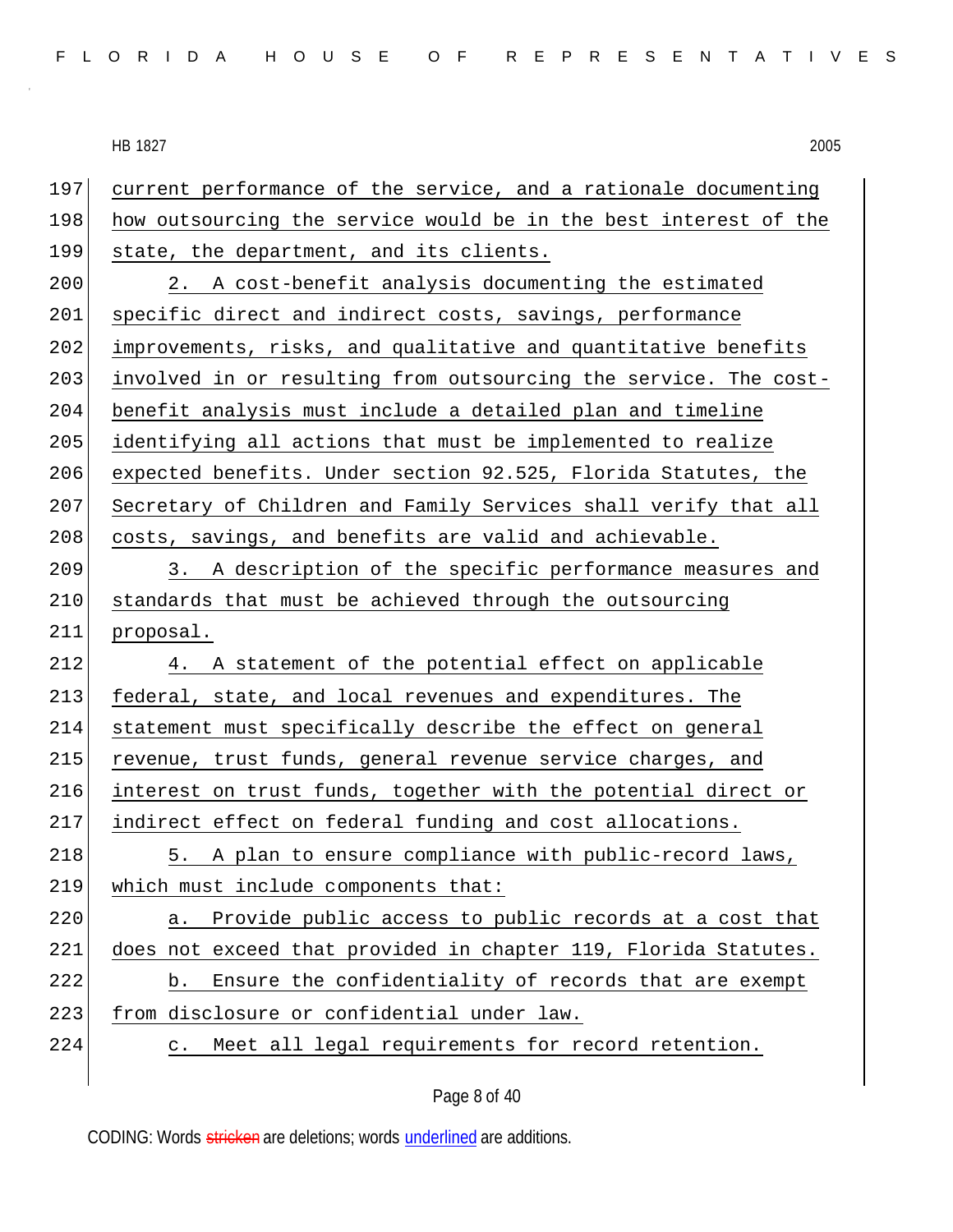225 d. Allow for transfer to the state, at no cost, all public 226 records in possession of the external service provider upon 227 termination of the contract.

228 6. A department transition and implementation plan for 229 addressing changes in the number of agency personnel, affected 230 business processes, and employee-transition issues. Such a plan 231 must also specify the mechanism for continuing the operation of 232 the service if the contractor fails to perform and comply with 233 the performance measures and standards and provisions of the 234 contract. Within this plan, the department shall identify all 235 resources, including full-time equivalent positions, which are 236 subject to outsourcing. All full-time equivalent positions 237 identified in the plan shall be placed in reserve by the 238 Executive Office of the Governor until the end of the second 239 year of the contract. Notwithstanding the provisions of section 240 216.262, Florida Statutes, the Executive Office of the Governor 241 shall request authority from the Legislative Budget Commission 242 to reestablish full-time positions above the number fixed by the 243 Legislature when a contract is terminated and the outsourced 244 service must be returned to the department.

245 7. A listing of assets proposed for transfer to or use by 246 the external service provider, a description of the proposed 247 requirements for maintenance of those assets by the external 248 service provider or the department in accordance with chapter 249 273, Florida Statutes, a plan for their disposition upon 250 termination of the contract, and a description of how the 251 planned asset transfer or use by the contractor is in the best 252 interest of the department and the state.

Page 9 of 40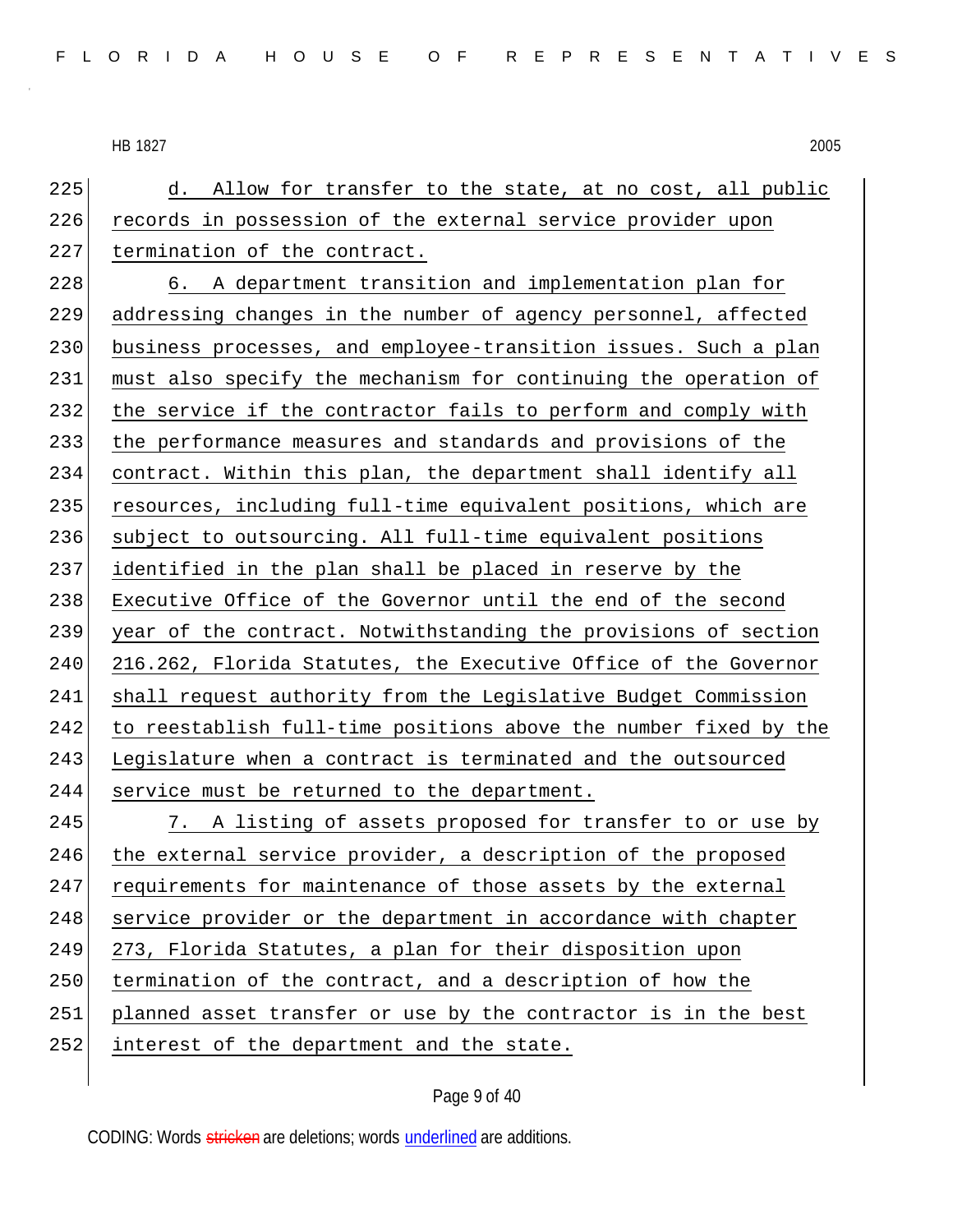| 253 | (b)1. If the department proposes to outsource the service        |
|-----|------------------------------------------------------------------|
| 254 | in the next fiscal year, the department shall submit the         |
| 255 | business case with the department's final legislative budget     |
| 256 | request, in the manner and form prescribed in the legislative    |
| 257 | budget request instructions under section 216.023, Florida       |
| 258 | Statutes. Upon approval in the General Appropriations Act, the   |
| 259 | department may initiate and complete the procurement process     |
| 260 | under section 287.057, Florida Statutes, and shall have the      |
| 261 | authority to enter into contracts with the external service      |
| 262 | provider.                                                        |
| 263 | 2. If a proposed outsourcing initiative would require            |
| 264 | integration with, or would in any way affect other state         |
| 265 | information technology systems, the department shall submit the  |
| 266 | feasibility study documentation required by the legislative      |
| 267 | budget request instructions under section 216.023, Florida       |
| 268 | Statutes.                                                        |
| 269 | (c) If the department proposes to outsource a service            |
| 270 | during a fiscal year and the outsourcing provision was not       |
| 271 | included in the approved operating budget of the department, the |
| 272 | department must provide to the Governor, the President of the    |
| 273 | Senate, the Speaker of the House of Representatives, the chairs  |
| 274 | of the legislative appropriations committees, and the chairs of  |
| 275 | the relevant substantive committees the business case that       |
| 276 | complies with the requirements of paragraph (a) at least 45 days |
| 277 | before the release of any solicitation documents, as provided    |
| 278 | for in section 287.057, Florida Statutes. Any budgetary changes  |
| 279 | that are inconsistent with the department's approved budget may  |
| 280 | not be made to existing programs unless the changes are          |
|     |                                                                  |

Page 10 of 40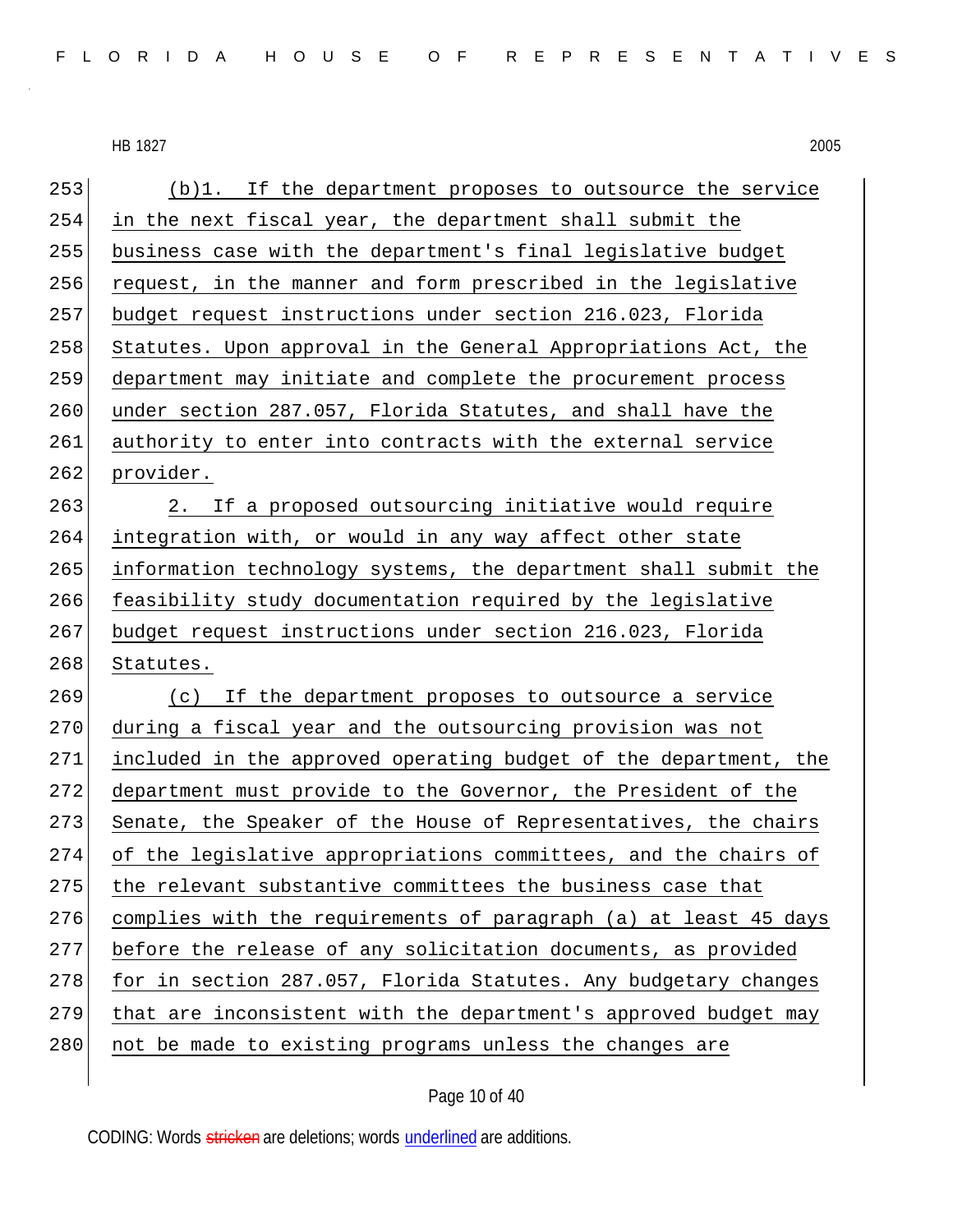281 recommended to the Legislative Budget Commission by the Governor 282 and the Legislative Budget Commission expressly approves the 283 program changes. 284 (d) The department may not privatize a service without 285 specific authority provided in general law, the General 286 Appropriations Act, legislation implementing the General 287 Appropriations Act, or a special appropriations act. 288 (5) CONTRACTING AND PERFORMANCE MEASURES.--In addition to 289 the requirements of section 287.058, Florida Statutes, every 290 procurement of contractual services by the department which 291 meets or is in excess of the threshold amount provided in 292 section 287.017, Florida Statutes, for CATEGORY FIVE, must 293 comply with the requirements of this subsection.  $294$  (a) The department shall execute a contract containing all 295 provisions and conditions, which must include, but need not be 296 limited to: 297 1. A detailed scope of work that clearly specifies each 298 service and deliverable to be provided, including a description 299 of each deliverable or activity that is quantifiable, 300 measurable, and verifiable by the department and the contractor. 301 2. Associated costs and savings, specific payment terms 302 and payment schedules, including incentive and penalty 303 provisions, criteria governing payment, and a clear and specific 304 schedule to complete all required activities needed to transfer 305 the service from the state to the contractor. 306 3. Clear and specific identification of all required 307 performance measures and standards, which must, at a minimum, 308 include:

## Page 11 of 40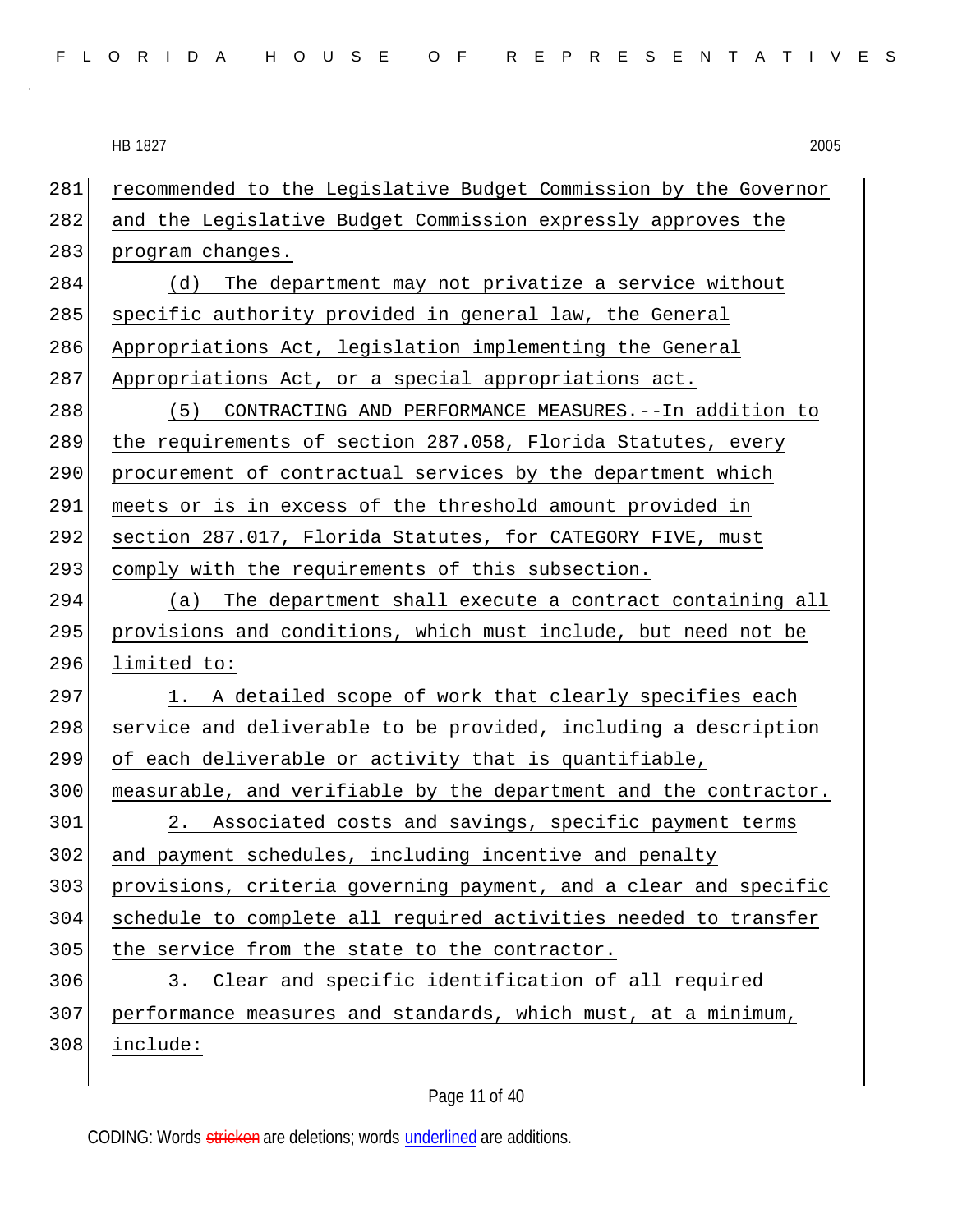a. Acceptance criteria for each deliverable and service to be provided to the department under the terms of the contract which document, to the greatest extent possible, the required performance level. Acceptance criteria must be detailed, clear, and unambiguous and shall be used to measure deliverables and services to be provided under the contract. b. A method for monitoring and reporting progress in achieving specified performance standards and levels. c. The sanctions or penalties that shall be assessed for contract or state nonperformance. The department may adopt, by rule, provisions for including in its contracts incremental penalties to be imposed by its contract managers on a contractor due to the contractor's failure to comply with a requirement for corrective action. Any financial penalty that is imposed upon a contractor may not be paid from funds being used to provide services to clients, and the contractor may not reduce the amount of services being delivered to clients as a method for offsetting the effect of the penalty. If a financial penalty is imposed upon a contractor that is a corporation, the department 328 shall notify, at a minimum, the board of directors of the corporation. The department may notify any additional parties 330 that the department believes may be helpful in obtaining the corrective action that is being sought. In addition, the rules adopted by the department must include provisions that permit the department to deduct the financial penalties from funds that would otherwise be due to the contractor, not to exceed 10 percent of the amount that otherwise would be due to the contractor for the period of noncompliance. If the department

Page 12 of 40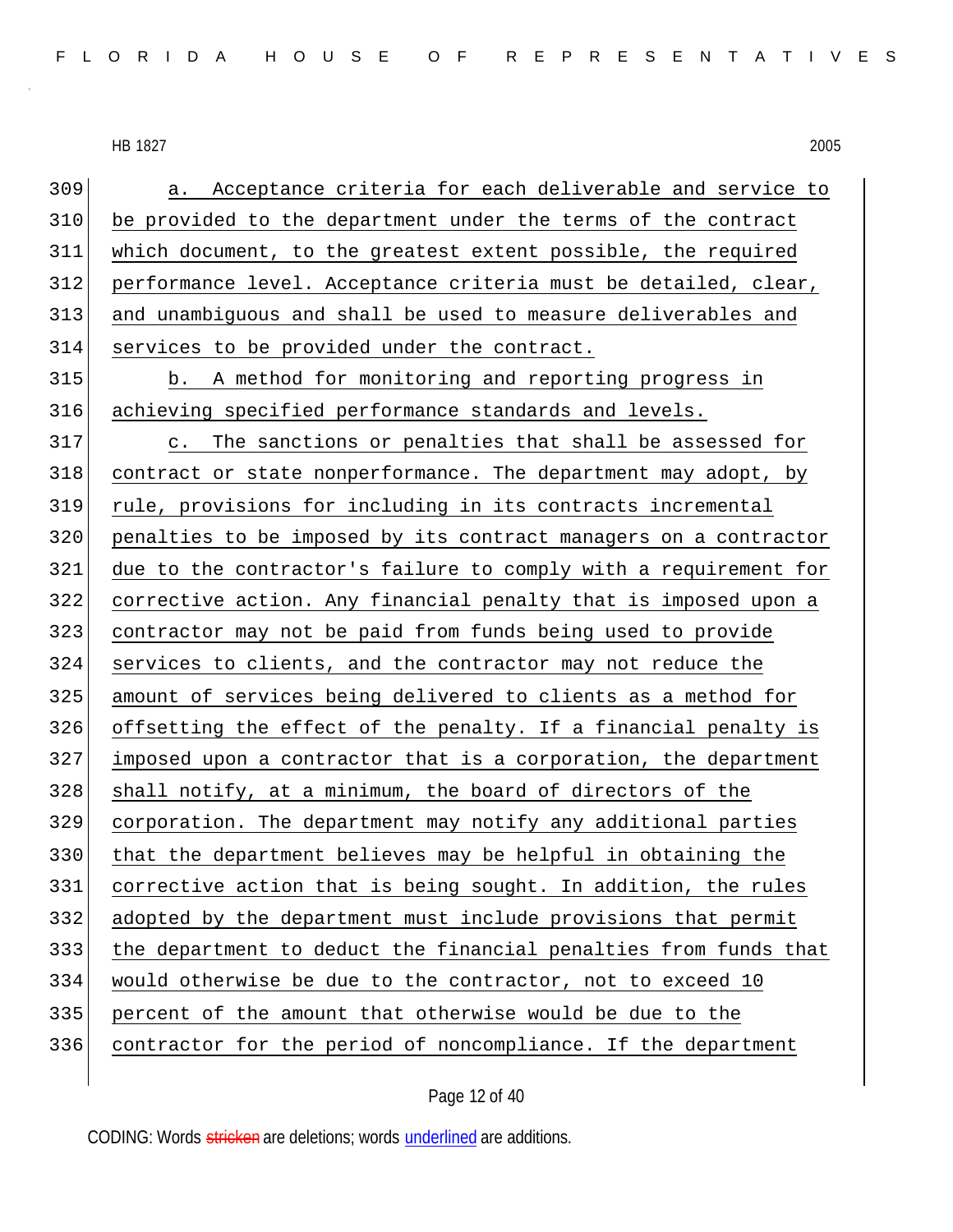| FLORIDA HOUSE OF REPRESENTATIVES |  |  |  |  |  |  |  |  |  |  |  |  |  |  |  |  |  |  |  |  |  |  |  |  |  |  |
|----------------------------------|--|--|--|--|--|--|--|--|--|--|--|--|--|--|--|--|--|--|--|--|--|--|--|--|--|--|
|----------------------------------|--|--|--|--|--|--|--|--|--|--|--|--|--|--|--|--|--|--|--|--|--|--|--|--|--|--|

| 337 | imposes a financial penalty, it shall advise the contractor in   |
|-----|------------------------------------------------------------------|
| 338 | writing of the cause for the penalty. A failure to include such  |
| 339 | deductions in a request for payment constitutes grounds for the  |
| 340 | department to reject that request for payment. The remedies      |
| 341 | identified in this paragraph do not limit or restrict the        |
| 342 | department's application of any other remedy available to it in  |
| 343 | the contract or under law. The remedies described in this        |
| 344 | paragraph may be cumulative and may be assessed upon each        |
| 345 | separate failure to comply with instructions from the department |
| 346 | to complete corrective action.                                   |
| 347 | A requirement that the contractor maintain adequate<br>4.        |
| 348 | accounting records that comply with all applicable federal and   |
| 349 | state laws and generally accepted accounting principles.         |
| 350 | 5. A requirement authorizing the department and state to         |
| 351 | have access to and conduct audits of all records related to the  |
| 352 | contract and outsourced services.                                |
| 353 | 6. A requirement that ownership of any intellectual              |
| 354 | property developed in the course of, or as a result of, work or  |
| 355 | services performed under the contract shall transfer to the      |
| 356 | state if the contractor ceases to provide the outsourced         |
| 357 | service.                                                         |
| 358 | 7. A requirement describing the timing and substance of          |
| 359 | all plans and status or progress reports that are to be          |
| 360 | provided. All plans and status or progress reports must comply   |
| 361 | with any relevant state and federal standards for planning,      |
| 362 | implementation, operations, and oversight.                       |
| 363 | 8. A requirement that the contractor shall comply with           |
| 364 | public-record laws. The contractor shall:                        |
|     |                                                                  |

# Page 13 of 40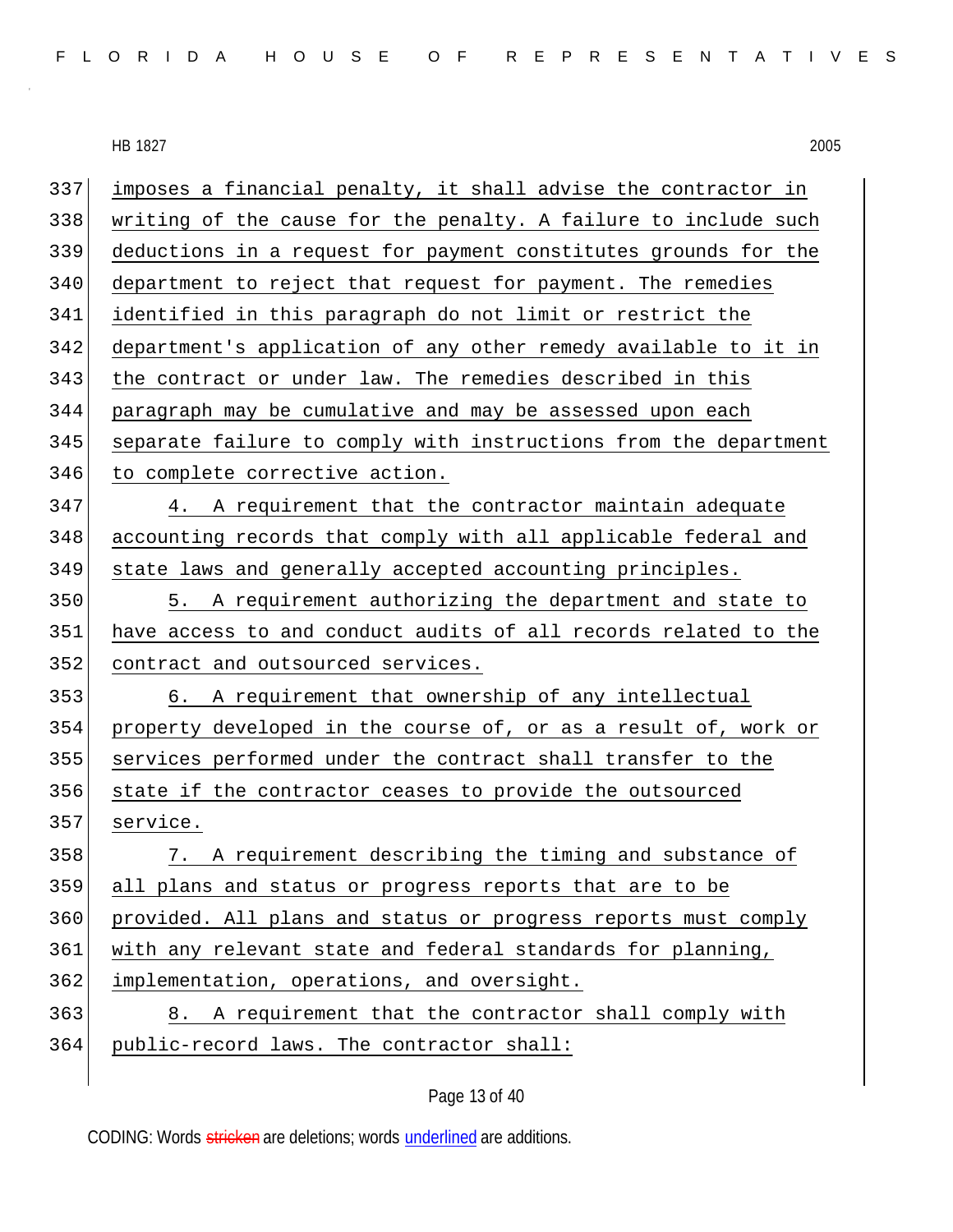365 a. Keep and maintain the public records that ordinarily 366 and necessarily would be required by the department to perform 367 the service. 368 b. Provide public access to such public records on the 369 same terms and conditions that the department would and at a 370 cost that does not exceed that provided in chapter 119, Florida 371 Statutes. 372 c. Ensure the confidentiality of records that are exempt 373 from disclosure or confidential under law. 374 d. Meet all legal and auditing requirements for record 375 retention, and transfer to the state, at no cost to the state, 376 all public records in possession of the contractor upon 377 termination of the contract. All records stored electronically  $378$  must be provided to the state in the format compatible with 379 state information technology systems. 380 9. A requirement that any state funds provided for the 381 purchase of or improvements to real property are contingent upon 382 the contractor granting to the state a security interest in the 383 property which is at least equal to the amount of the state 384 funds provided for at least 5 years following the date of 385 purchase or the completion of the improvements or as further 386 required by law. The contract must include a provision that, as 387 a condition of receipt of state funding for this purpose, the 388 contractor agrees that, if it disposes of the property before 389 the department's interest is vacated, the contractor must refund 390 the proportionate share of the state's initial investment, as 391 adjusted by depreciation. 392 10. A provision that the contractor annually submit and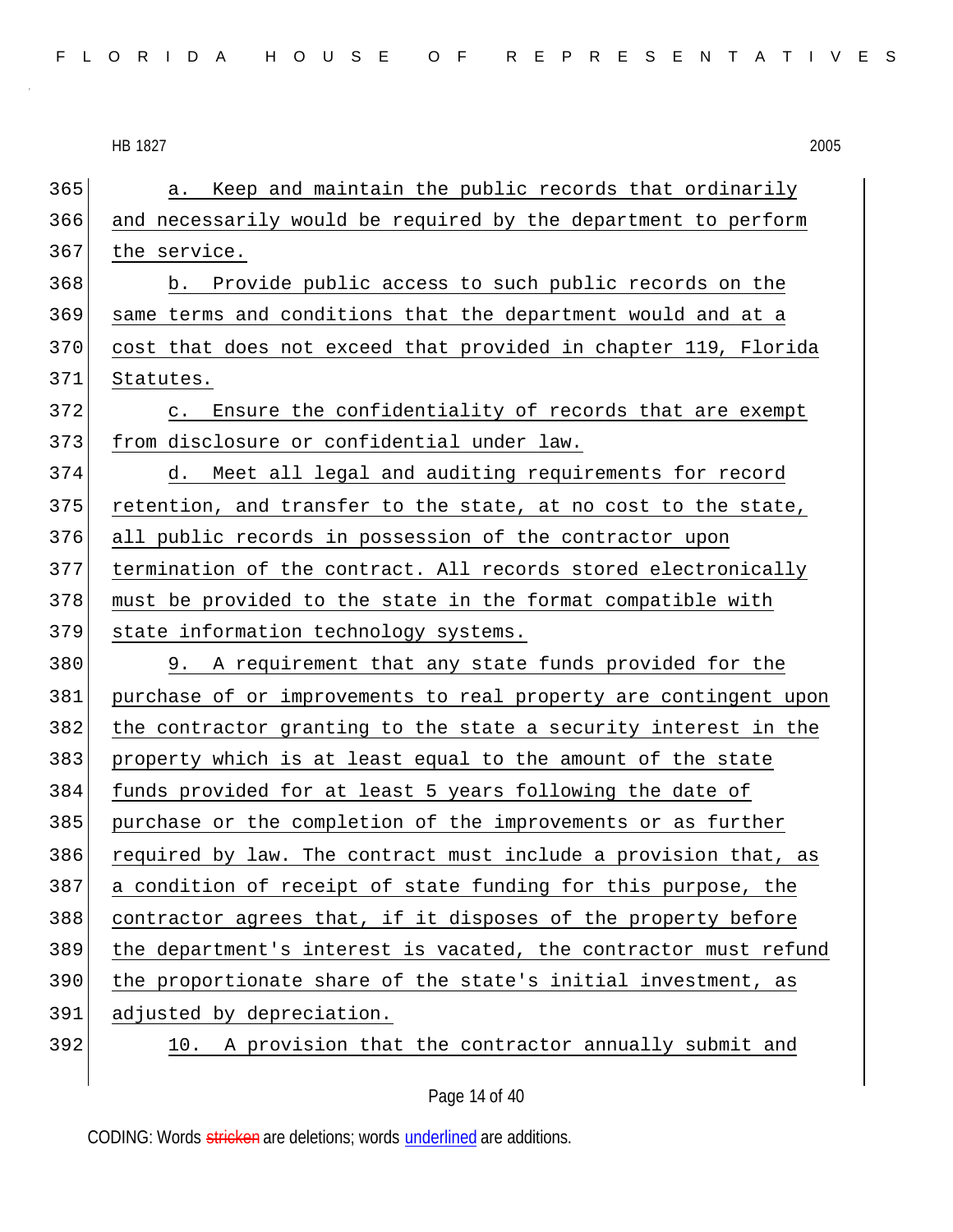393 verify, under section 92.525, Florida Statutes, all required 394 financial statements. 395 11. A provision that the contractor will be held

396 responsible and accountable for all work covered under the contract including any work performed by subcontractors. The contract must state that the department may monitor the performance of any subcontractor.

400 (b) A contract may include cost-neutral, performance-based 401 incentives that may vary according to the extent a contractor 402 achieves or surpasses the performance standards set forth in the 403 contract. The incentives may be weighted proportionally to 404 reflect the extent to which the contractor has demonstrated that 405 it has consistently met or exceeded the contractual requirements 406 and the performance standards.

407 (c) The department shall review the time period for which it executes contracts and, to the greatest extent practicable, shall execute multiyear contracts to make the most efficient use 410 of the resources devoted to contract processing and execution. (d) When the annualized value of a contract is in excess of \$1 million, at least one of the persons conducting

413 negotiations must be certified as a contract negotiator based 414 upon standards established by the Department of Management

415 Services.

416 (e) The department may not amend a contract without first 417 submitting the proposed contract amendment to the Executive 418 Office of the Governor for approval if the effect of the 419 amendment would be to increase: 420 1. The value of the contract by \$250,000 for those

Page 15 of 40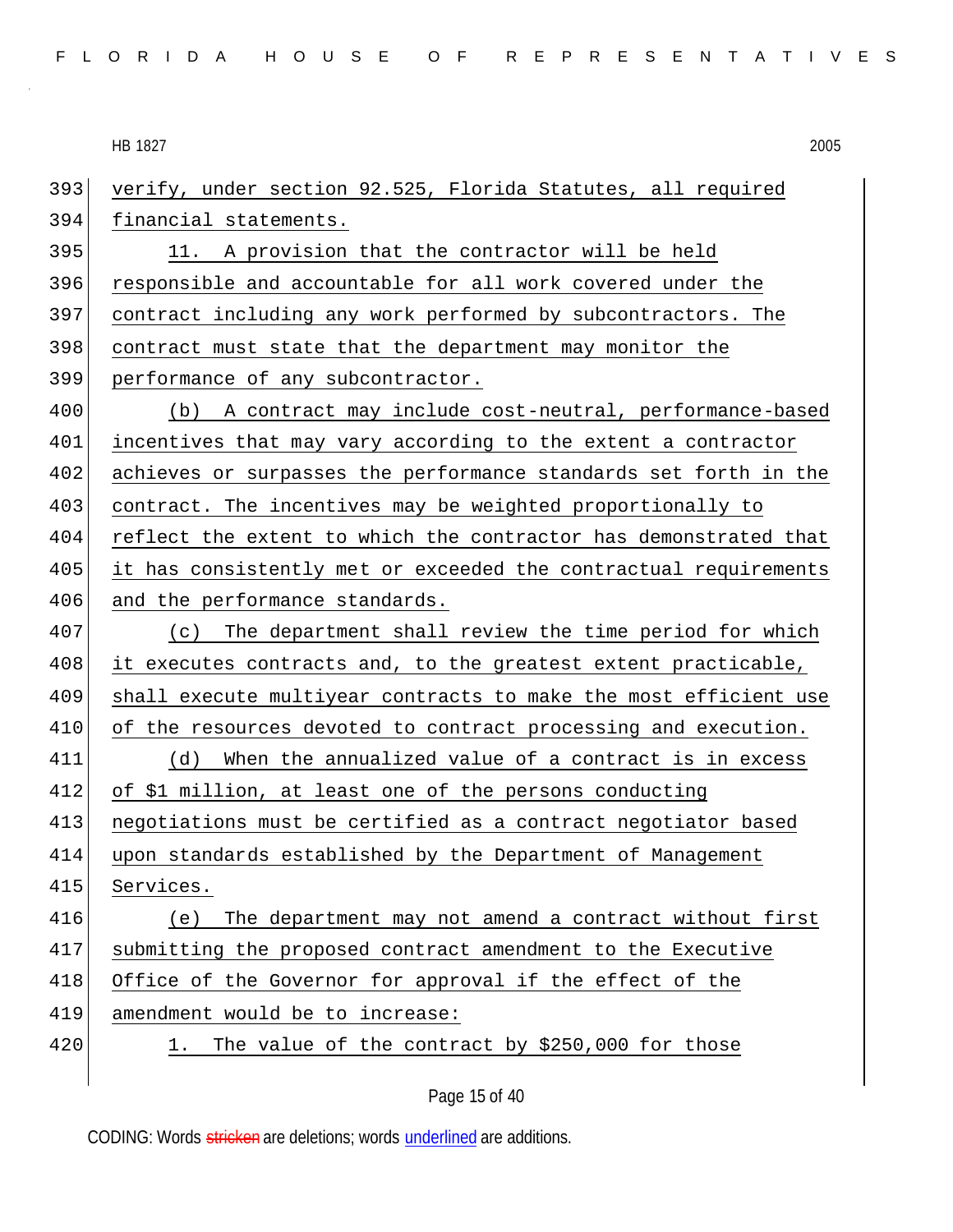| 2005 |
|------|
|      |

| 421 | contracts with a total value of at least \$250,000 but less than |
|-----|------------------------------------------------------------------|
| 422 | \$1 million;                                                     |
| 423 | The value of the contract by \$1 million for those<br>2.         |
| 424 | contracts with a total value of at least \$1 million but less    |
| 425 | than \$10 million;                                               |
| 426 | The value of the contract by 10 percent for those<br>3.          |
| 427 | contracts with a total value of \$10 million or more; or         |
| 428 | 4. The term of the contract by 1 year or more.                   |
| 429 |                                                                  |
| 430 | When the department proposes any contract amendment that meets   |
| 431 | the criteria described in this paragraph, it shall submit the    |
| 432 | proposed contract amendment to the Executive Office of the       |
| 433 | Governor for approval and shall immediately notify the chairs of |
| 434 | the legislative appropriations committees. The Executive Office  |
| 435 | of the Governor may not approve the proposed contract amendment  |
| 436 | until 14 days following receipt of the notification to the       |
| 437 | legislative appropriations chairs. If either chair of the        |
| 438 | legislative appropriations committees objects in writing to a    |
| 439 | proposed contract amendment within 14 days following             |
| 440 | notification and specifies the reasons for the objection, the    |
| 441 | Executive Office of the Governor shall disapprove the proposed   |
| 442 | contract amendment or shall submit the proposed contract         |
| 443 | amendment to the Administration Commission. The proposed         |
| 444 | contract amendment may be approved by the Administration         |
| 445 | Commission by a two-thirds vote of the members present with the  |
| 446 | Governor voting in the affirmative. In the absence of approval   |
| 447 | by the commission, the proposed contract amendment shall be      |
| 448 | automatically disapproved. Otherwise, upon approval by the       |
|     |                                                                  |

# Page 16 of 40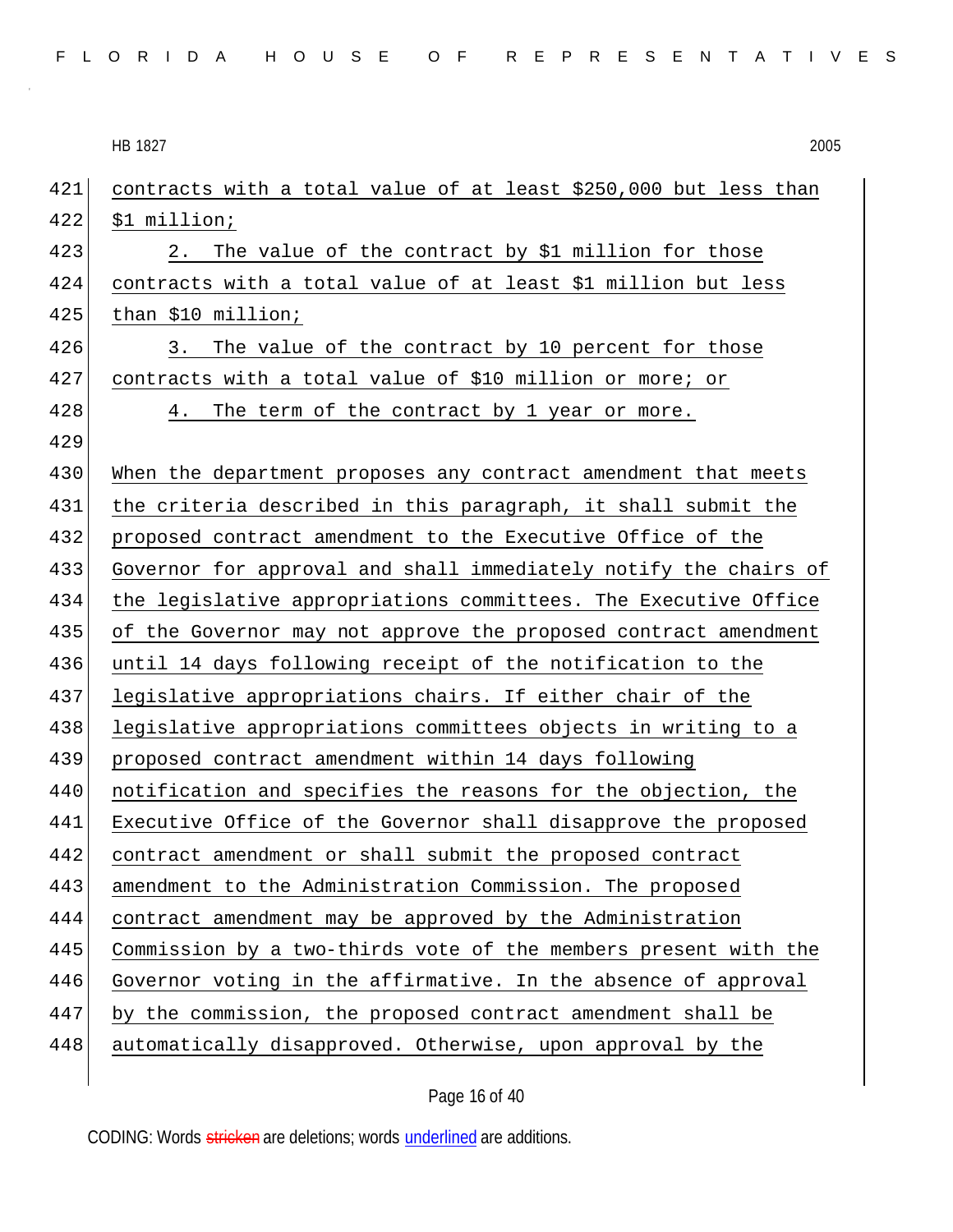| 449 | Governor or Administration Commission, the department may        |
|-----|------------------------------------------------------------------|
| 450 | execute the contract amendment.                                  |
| 451 | (f) An amendment that is issued under legislative                |
| 452 | direction, including funding adjustments annually provided for   |
| 453 | in the General Appropriations Act or the federal appropriations  |
| 454 | acts, need not be submitted for approval in accordance with      |
| 455 | paragraph (d).                                                   |
| 456 | $(g)$ In addition to the requirements of section 287.057(13)     |
| 457 | and (14), Florida Statutes, the department shall verify that all |
| 458 | specific direct and indirect costs, savings, performance         |
| 459 | measures and standards, and qualitative and quantitative         |
| 460 | benefits identified in the original contract have been satisfied |
| 461 | by a contractor or the department before the contract is         |
| 462 | extended or renewed. The documentation must include an           |
| 463 | explanation of any differences between the required performance  |
| 464 | as identified in the contract and the actual performance of the  |
| 465 | contractor. The documentation must be included in the official   |
| 466 | contract file.                                                   |
| 467 | The department shall, in consultation with the<br>(h)            |
| 468 | Department of Management Services, develop contract templates    |
| 469 | and guidelines that define the mandatory contract provisions and |
| 470 | other requirements identified in this subsection and that must   |
| 471 | be used for all contractual service contracts meeting the        |
| 472 | requirements of this subsection. All contract templates and      |
| 473 | guidelines shall be developed by September 30, 2005.             |
| 474 | (6)<br>CONTRACT-MANAGEMENT REQUIREMENTS AND                      |
| 475 | PROCESS.--Notwithstanding section 287.057(15), Florida Statutes, |
| 476 | the department is responsible for establishing a contract-       |
|     |                                                                  |

Page 17 of 40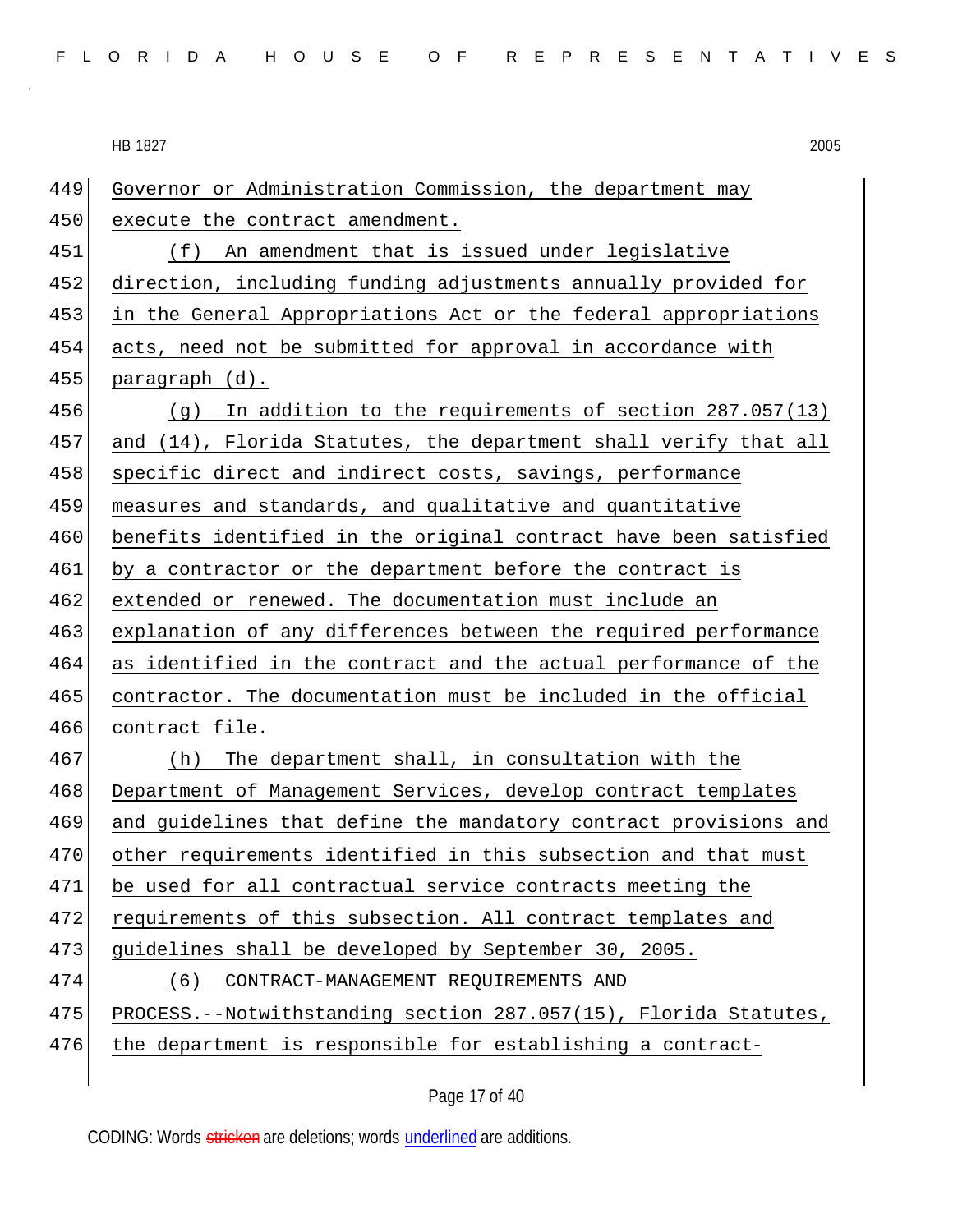| FLORIDA HOUSE OF REPRESENTATIVES |  |
|----------------------------------|--|
|----------------------------------|--|

| 477 | management process that requires a member of the department's    |
|-----|------------------------------------------------------------------|
| 478 | Senior Management Service to assign in writing the               |
| 479 | responsibility of a contract to a contract manager. The          |
| 480 | department shall maintain a set of procedures describing its     |
| 481 | contract-management process which must minimally include the     |
| 482 | following requirements:                                          |
| 483 | The contract manager shall maintain the official<br>(a)          |
| 484 | contract file throughout the duration of the contract and for a  |
| 485 | period not less than 6 years after the termination of the        |
| 486 | contract.                                                        |
| 487 | The contract manager shall review all invoices for<br>(b)        |
| 488 | compliance with the criteria and payment schedule provided for   |
| 489 | in the contract and shall approve payment of all invoices before |
| 490 | their transmission to the Department of Financial Services for   |
| 491 | payment. Only the contract manager shall approve the invoices    |
| 492 | for a specific contract, unless the contract manager is          |
| 493 | temporarily unavailable to review an invoice. The contract file  |
| 494 | must contain an explanation for any periods of temporary         |
| 495 | unavailability of the assigned contract manager. For any         |
| 496 | individual invoice in excess of \$500,000, a member of the       |
| 497 | Selected Exempt Service or Senior Management Service shall also  |
| 498 | sign payment approval of the invoice. For any individual invoice |
| 499 | in excess of \$1 million, a member of the Senior Management      |
| 500 | Service shall also sign payment approval of the invoice.         |
| 501 | The contract manager shall maintain a schedule of<br>(C)         |
| 502 | payments and total amounts disbursed and shall periodically      |
| 503 | reconcile the records with the state's official accounting       |
| 504 | records.                                                         |

Page 18 of 40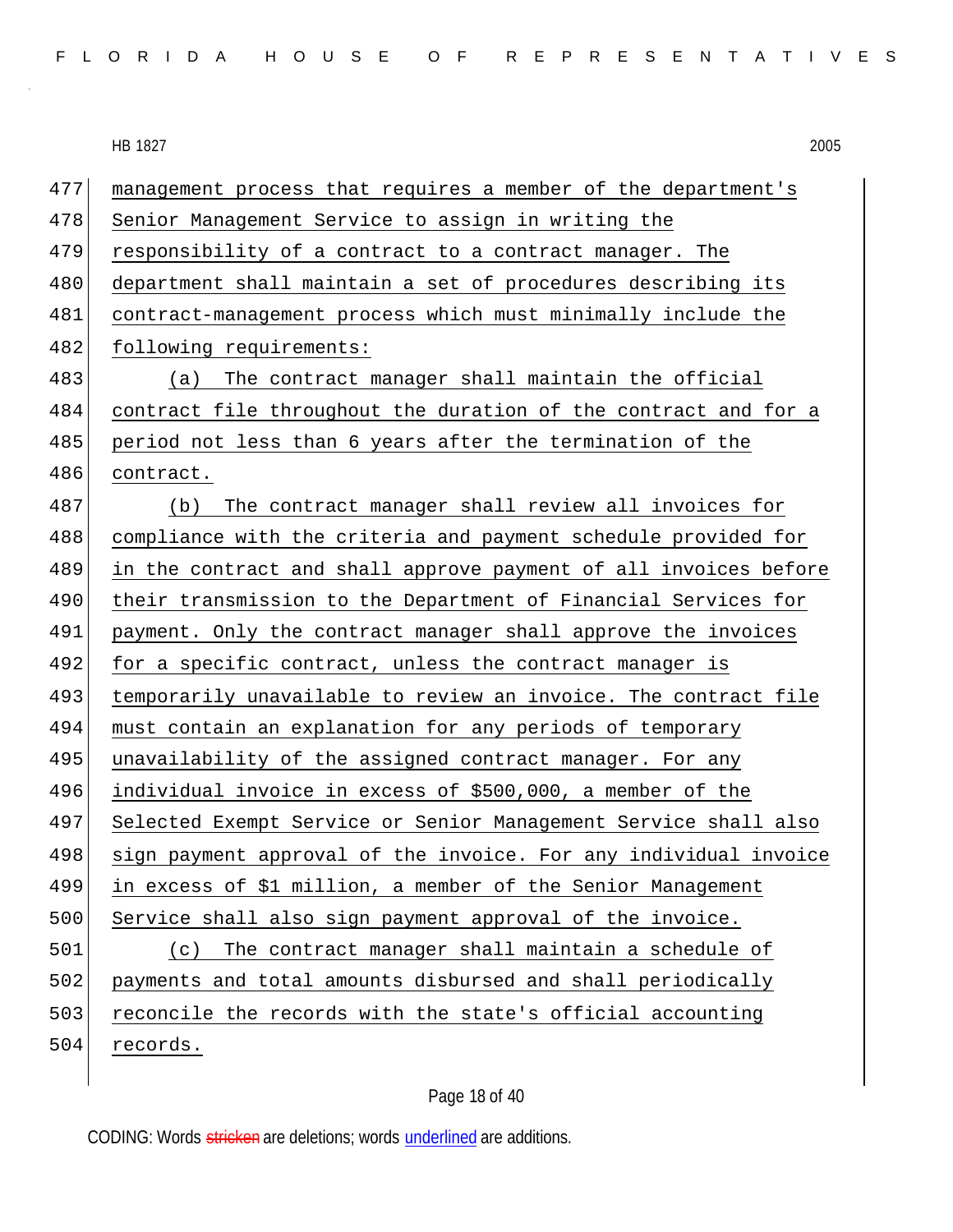(d) For contracts involving the provision of direct client services, the contract manager shall periodically visit the physical location where the services are delivered and speak 508 directly to clients receiving the services and the staff 509 responsible for delivering the services. (e) For contracts for which the contractor is a corporation, the contract manager shall attend at least one 512 board meeting semiannually, if held and if within 100 miles of 513 the contract manager's official headquarters. (f) The contract manager shall meet at least once a month directly with the contractor's representative and maintain 516 records of such meetings. (g) The contract manager shall periodically document any 518 differences between the required performance measures and the actual performance measures. If a contractor fails to meet and comply with the performance measures established in the contract, the department may allow a reasonable period for the contractor to correct performance deficiencies. If performance deficiencies are not resolved to the satisfaction of the department within the prescribed time, and if no extenuating 525 circumstances can be documented by the contractor to the department's satisfaction, the department must terminate the contract. The department may not enter into a new contract with that same contractor for the services for which the contract was previously terminated for a period of at least 24 months after 530 the date of termination. The contract manager shall obtain and enforce corrective-action plans, if appropriate, and maintain records regarding the completion or failure to complete

Page 19 of 40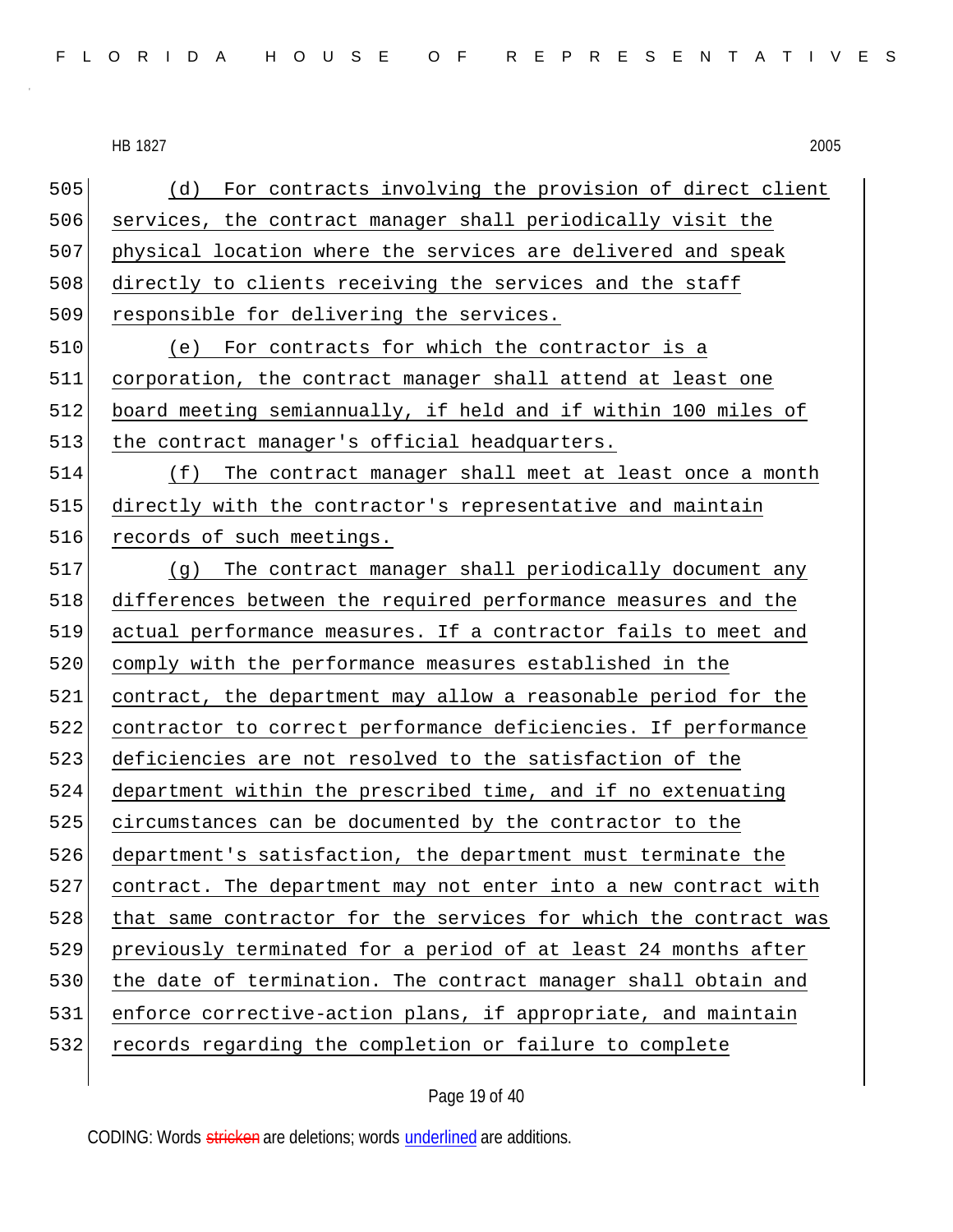533 corrective-action items. (h) The contract manager shall document any contract 535 | modifications, which shall include recording any contract amendments as provided for in this section. (i) The contract manager shall be properly trained before 538 being assigned responsibility for any contract. The department shall develop standards of conduct and a range of disciplinary actions for its employees which are specifically 542 related to carrying out contract-management responsibilities. (7) CONTRACT-MONITORING REQUIREMENTS AND PROCESS.--The department shall establish contract-monitoring units staffed by full-time career service employees who report to a member of the Select Exempt Service or Senior Management Service and who have been properly trained to perform contract monitoring. A member of the Senior Management Service shall assign in writing a specific contract to a contract-monitoring unit, with at least 550 one member of the contract-monitoring unit possessing specific knowledge and experience in the contract's program area. The department shall establish a contract-monitoring process that must include, but need not be limited to, the following requirements: (a) Performing a risk assessment at the start of each fiscal year and preparing an annual contract-monitoring schedule that includes consideration for the level of risk assigned. The department may monitor any contract at any time regardless of whether such monitoring was originally included in the annual 560 contract-monitoring schedule.

## Page 20 of 40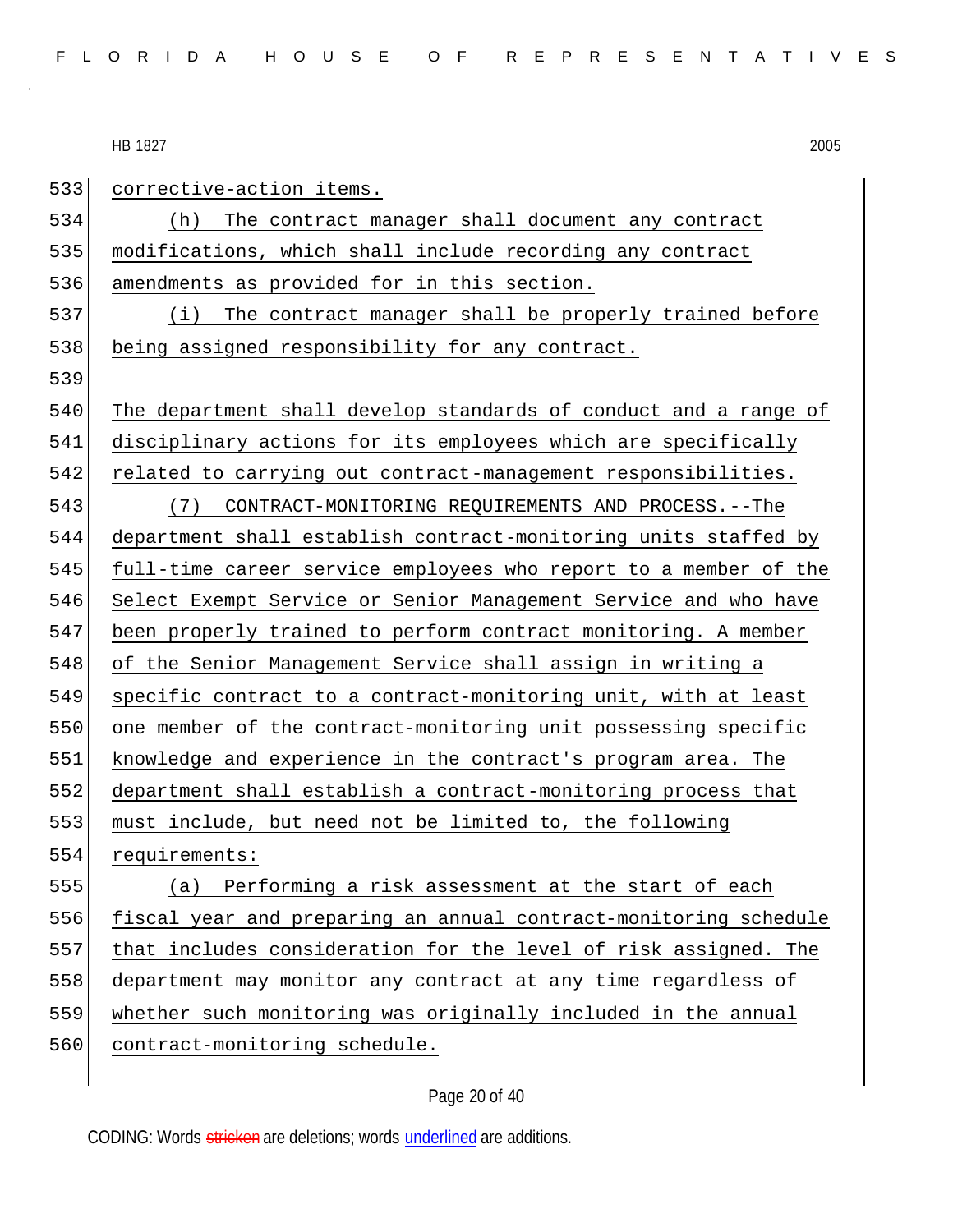| 561 | Preparing a contract-monitoring plan, including<br>(b)           |
|-----|------------------------------------------------------------------|
| 562 | sampling procedures, before performing on-site monitoring at     |
| 563 | external locations of a service provider. The plan must include  |
| 564 | a description of the programmatic, fiscal, and administrative    |
| 565 | components that will be monitored on-site. If appropriate,       |
| 566 | clinical and therapeutic components may be included.             |
| 567 | (c) Conducting analyses of the performance and compliance        |
| 568 | of an external service provider by means of desk reviews if the  |
| 569 | external service provider will not be monitored on-site during a |
| 570 | fiscal year.                                                     |
| 571 | (d)<br>Unless the department sets forth in writing the need      |
| 572 | for an extension, providing a written report presenting the      |
| 573 | results of the monitoring within 30 days after the completion of |
| 574 | the on-site monitoring or desk review. Report extensions may not |
| 575 | exceed 30 days after the original completion date. The           |
| 576 | department shall develop and use a standard contract-monitoring  |
| 577 | report format and shall provide access to the reports by means   |
| 578 | of a website that is available to the Legislature.               |
| 579 | (e) For contracts involving the provision of direct client       |
| 580 | services, requiring the contract monitor to visit the physical   |
| 581 | location where the services are being delivered and to speak     |
| 582 | directly to the clients receiving the services and with the      |
| 583 | staff responsible for delivering the services.                   |
| 584 | Developing and maintaining a set of procedures<br>(f)            |
| 585 | describing the contract-monitoring process.                      |
| 586 |                                                                  |
| 587 | The department shall develop standards of conduct and a range of |
| 588 | disciplinary actions for its employees which are specifically    |
|     |                                                                  |

Page 21 of 40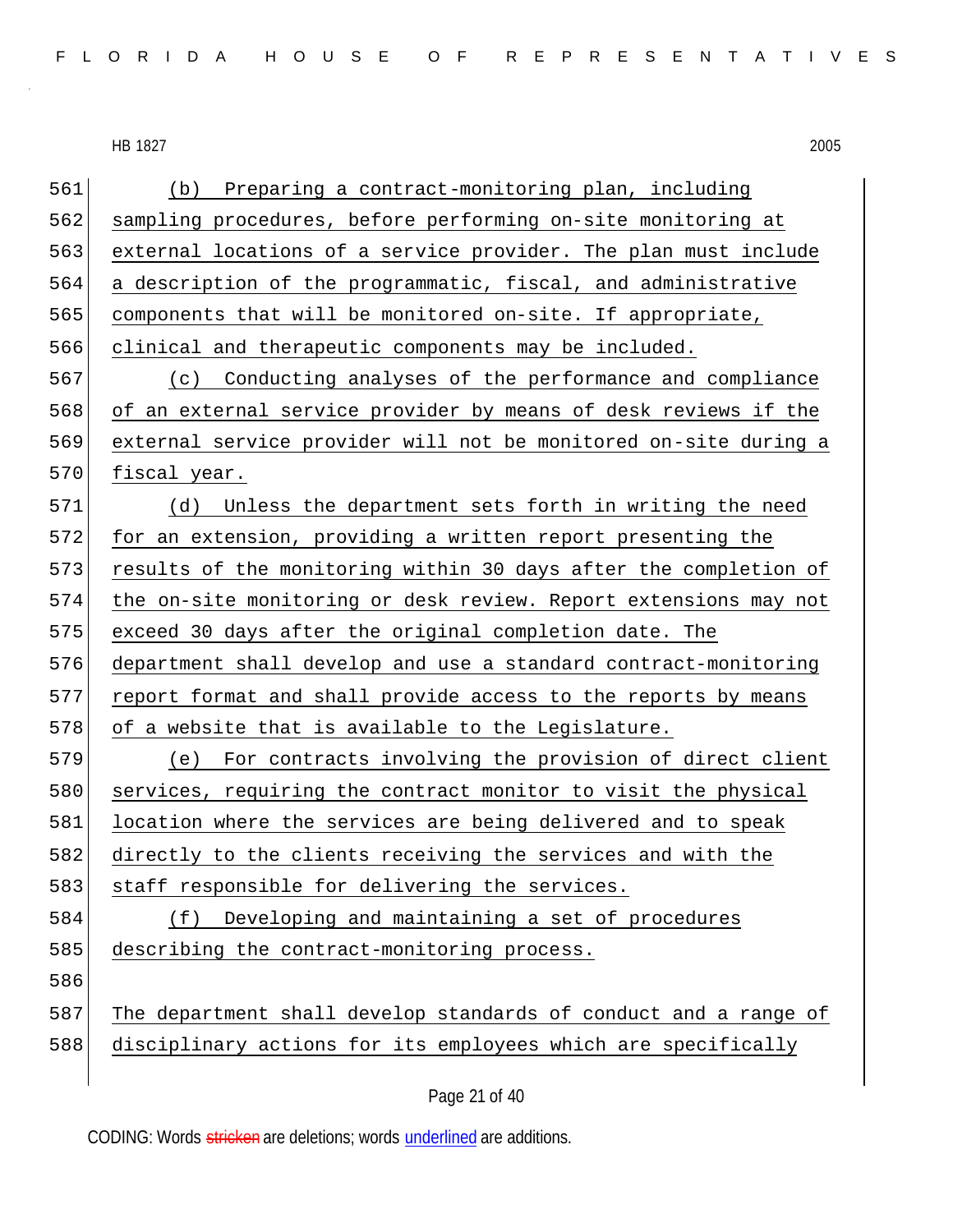|  |  |  |  |  |  |  |  |  |  | FLORIDA HOUSE OF REPRESENTATIVES |  |  |  |  |  |  |  |  |  |  |  |  |  |  |  |  |
|--|--|--|--|--|--|--|--|--|--|----------------------------------|--|--|--|--|--|--|--|--|--|--|--|--|--|--|--|--|
|--|--|--|--|--|--|--|--|--|--|----------------------------------|--|--|--|--|--|--|--|--|--|--|--|--|--|--|--|--|

|     | 2005<br>HB 1827                                                  |  |  |
|-----|------------------------------------------------------------------|--|--|
| 589 | related to carrying out contract-monitoring responsibilities.    |  |  |
| 590 | REPORTS TO THE LEGISLATURE. -- Beginning October 1,<br>(8)       |  |  |
| 591 | 2005, the department shall make available to the Legislature     |  |  |
| 592 | electronically all documents associated with the procurement and |  |  |
| 593 | contracting functions of the department. The documents in the    |  |  |
| 594 | database must include, but are not limited to, all:              |  |  |
| 595 | Business cases;<br>(a)                                           |  |  |
| 596 | (b)<br>Procurement documents;                                    |  |  |
| 597 | (c) Contracts and any related files, attachments, or             |  |  |
| 598 | amendments;                                                      |  |  |
| 599 | Contract monitoring reports;<br>(d)                              |  |  |
| 600 | (e) Corrective action plans and reports of corrective            |  |  |
| 601 | actions taken when contractor performance deficiencies are       |  |  |
| 602 | identified; and                                                  |  |  |
| 603 | Status reports on all outsourcing initiatives<br>(f)             |  |  |
| 604 | describing the progress by the department towards achieving the  |  |  |
| 605 | business objectives, costs, savings, and quantifiable benefits   |  |  |
| 606 | identified in the business case.                                 |  |  |
| 607 | Section 2. Section 402.73, Florida Statutes, is amended to       |  |  |
| 608 | read:                                                            |  |  |
| 609 | 402.73 Contracting and performance standards.--                  |  |  |
| 610 | (1) The Department of Children and Family Services shall         |  |  |
| 611 | establish performance standards for all contracted client        |  |  |
| 612 | services. Notwithstanding s. 287.057(5)(f), the department must  |  |  |
| 613 | competitively procure any contract for client services when any  |  |  |
| 614 | of the following occurs:                                         |  |  |
| 615 | (a) The provider fails to meet appropriate performance           |  |  |
| 616 | standards established by the department after the provider has   |  |  |
|     |                                                                  |  |  |

Page 22 of 40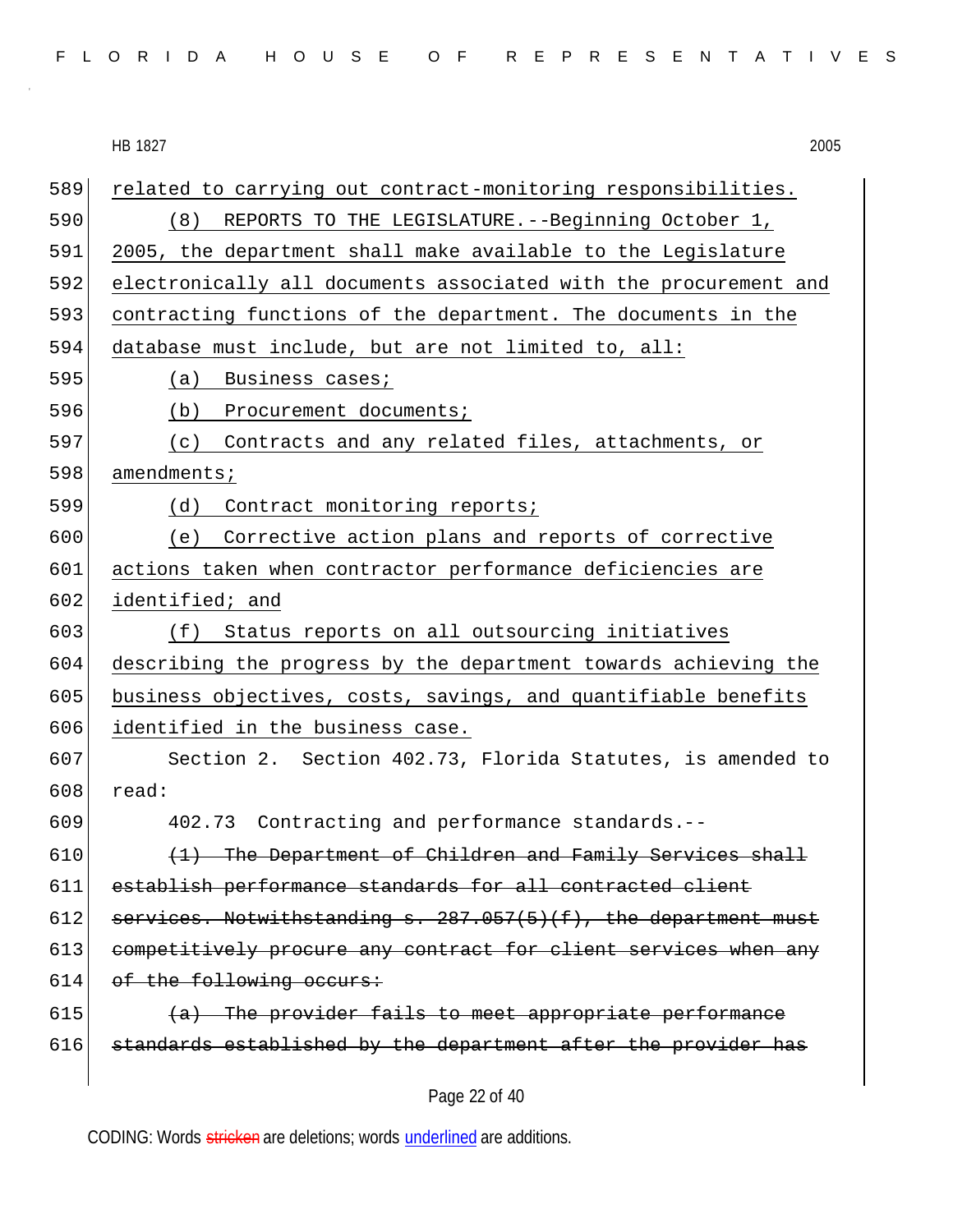617 been given a reasonable opportunity to achieve the established  $618$  standards.

619  $\langle b \rangle$  A new program or service has been authorized and 620 funded by the Legislature and the annual value of the contract 621 for such program or service is \$300,000 or more.

622  $(e)$  The department has concluded, after reviewing market 623 prices and available treatment options, that there is evidence 624 that the department can improve the performance outcomes 625 produced by its contract resources. At a minimum, the department 626 shall review market prices and available treatment options 627 biennially. The department shall compile the results of the 628 biennial review and include the results in its annual 629 performance report to the Legislature pursuant to chapter 94- 630 249, Laws of Florida. The department shall provide notice and an 631 opportunity for public comment on its review of market prices 632 and available treatment options.

633  $(2)$  The competitive requirements of subsection (1) must be 634 initiated for each contract that meets the criteria of this 635 subsection, unless the secretary makes a written determination 636 that particular facts and circumstances require deferral of the 637 competitive process. Facts and circumstances must be 638 specifically described for each individual contract proposed for 639 deferral and must include one or more of the following:

640  $(a)$  An immediate threat to the health, safety, or welfare 641 of the department's clients.

 $642$  (b) A threat to appropriate use or disposition of 643 facilities that have been financed in whole, or in substantial  $644$  part, through contracts or agreements with a state agency.

#### Page 23 of 40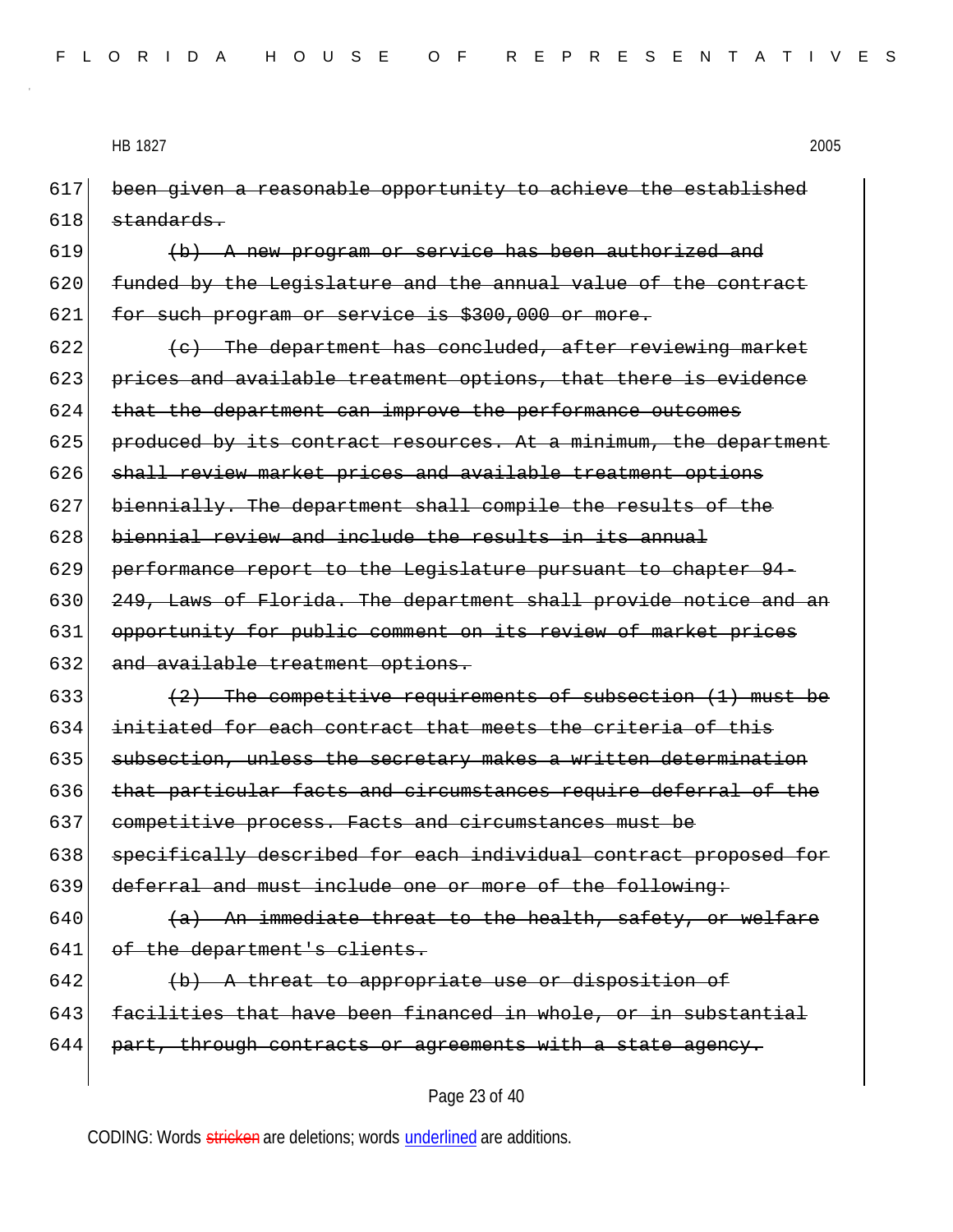645  $\left\langle \epsilon\right\rangle$  A threat to the service infrastructure of a community 646 which could endanger the well-being of the department's clients. 647 648 Competitive procurement of client services contracts that meet 649 the criteria in subsection  $(1)$  may not be deferred for longer  $650$  than 1 year.

 $651$  (3) The Legislature intends that the department obtain 652 services in the manner that is most cost-effective for the 653 state, that provides the greatest long-term benefits to the 654 clients receiving services, and that minimizes the disruption of 655 client services. In order to meet these legislative goals, the 656 department may adopt rules providing procedures for the 657 competitive procurement of contracted client services which 658 represent an alternative to the request-for-proposal or 659 invitation-to-bid process. The alternative competitive 660 procedures shall permit the department to solicit professional 661 qualifications from prospective providers and to evaluate such 662 statements of qualification before requesting service proposals. 663 The department may limit the firms invited to submit service 664 proposals to only those firms that have demonstrated the highest 665 level of professional capability to provide the services under 666 consideration, but may not invite fewer than three firms to 667 submit service proposals, unless fewer than three firms  $668$  submitted satisfactory statements of qualification. The 669 alternative procedures must, at a minimum, allow the department 670 to evaluate competing proposals and select the proposal that 671 provides the greatest benefit to the state while considering the 672 quality of the services, dependability, and integrity of the

#### Page 24 of 40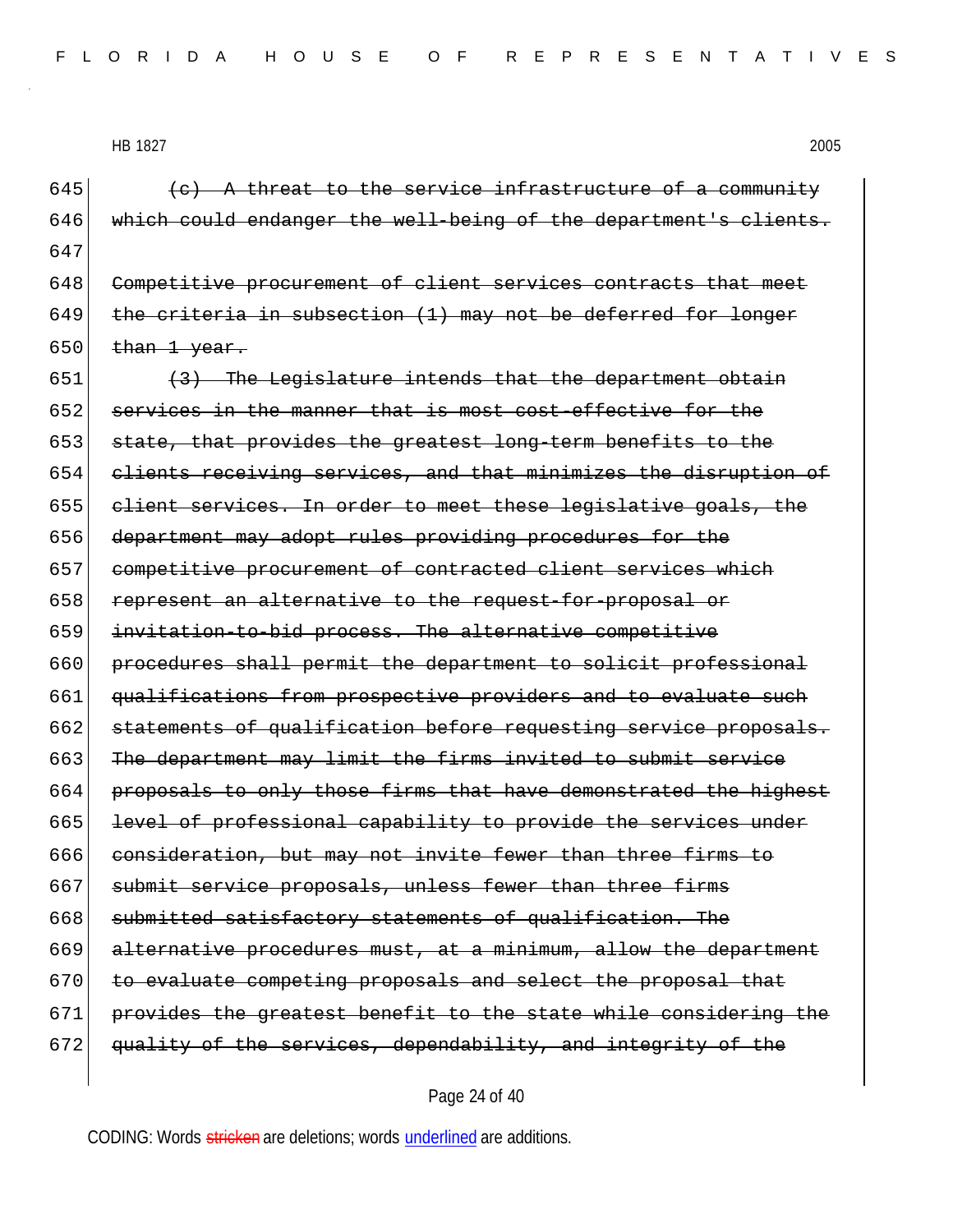| 673 | provider, the dependability of the provider's services, the      |
|-----|------------------------------------------------------------------|
| 674 | experience of the provider in serving target populations or      |
| 675 | client groups substantially identical to members of the target   |
| 676 | population for the contract in question, and the ability of the  |
| 677 | provider to secure local funds to support the delivery of        |
| 678 | services, including, but not limited to, funds derived from      |
| 679 | local governments. These alternative procedures need not conform |
| 680 | to the requirements of $s. 287.042$ or $s. 287.057(1)$ or $(2).$ |
| 681 | (4) The department shall review the period for which it          |
| 682 | executes contracts and, to the greatest extent practicable,      |
| 683 | shall execute multiyear contracts to make the most efficient use |
| 684 | of the resources devoted to contract processing and execution.   |
| 685 | (5) When it is in the best interest of a defined segment         |
| 686 | of its consumer population, the department may competitively     |
| 687 | procure and contract for systems of treatment or service that    |
| 688 | involve multiple providers, rather than procuring and            |
| 689 | contracting for treatment or services separately from each       |
| 690 | participating provider. The department must ensure that all      |
| 691 | providers that participate in the treatment or service system    |
| 692 | meet all applicable statutory, requlatory, service-quality, and  |
| 693 | cost-control requirements. If other governmental entities or     |
| 694 | units of special purpose government contribute matching funds to |
| 695 | the support of a given system of treatment or service, the       |
| 696 | department shall formally request information from those funding |
| 697 | entities in the procurement process and may take the information |
| 698 | received into account in the selection process. If a local       |
| 699 | government contributes match to support the system of treatment  |
| 700 | or contracted service and if the match constitutes at least 25   |
|     |                                                                  |

# Page 25 of 40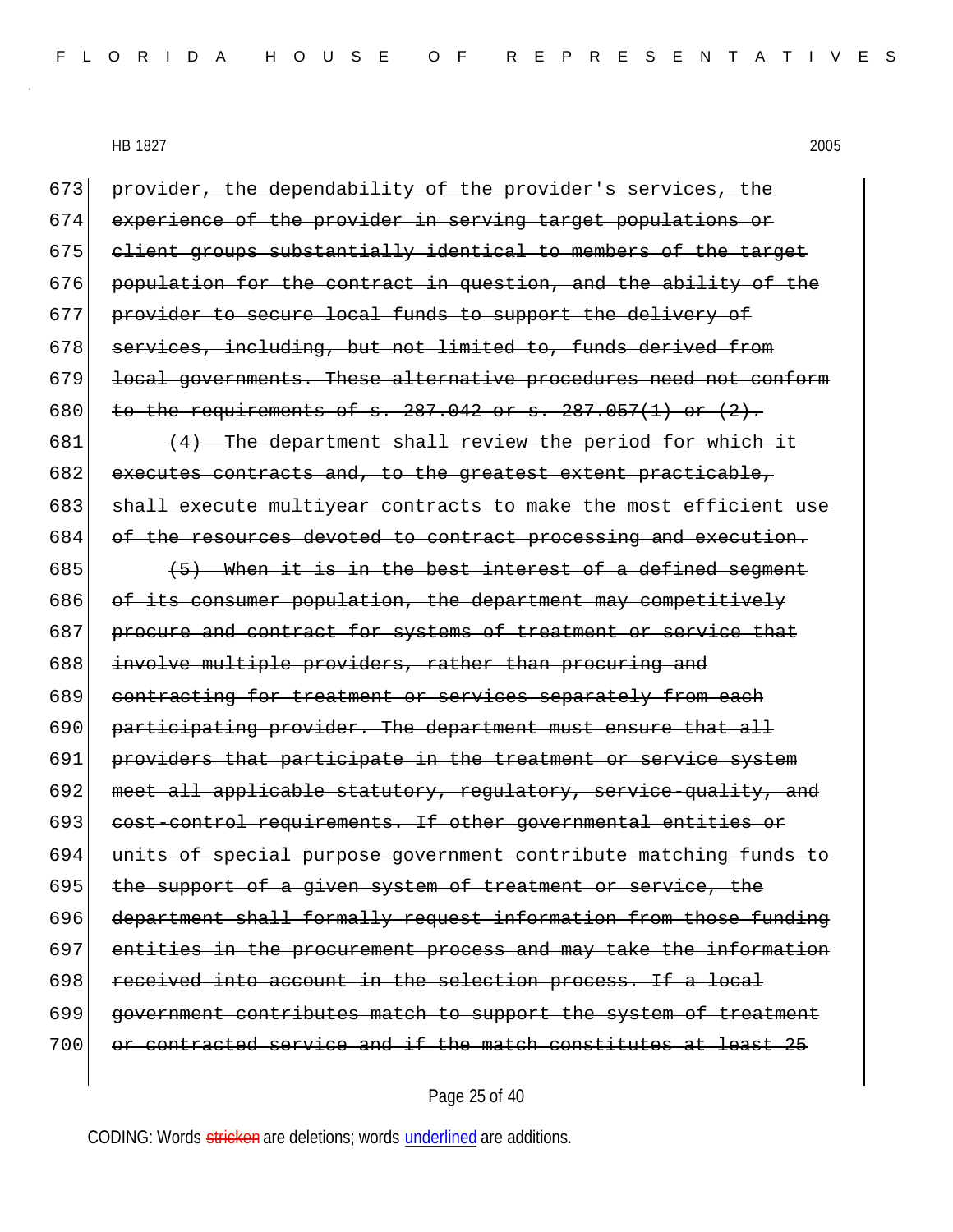701 percent of the value of the contract, the department shall 702 afford the governmental match contributor an opportunity to name 703 an employee as one of the persons required by s. 287.057(17) to 704 evaluate or negotiate certain contracts, unless the department 705 sets forth in writing the reason why such inclusion would be 706 contrary to the best interest of the state. Any employee so 707 named by the governmental match contributor shall qualify as one 708 of the persons required by s. 287.057(17). No governmental 709 entity or unit of special purpose government may name an  $710$  employee as one of the persons required by s. 287.057(17) if it, 711 or any of its political subdivisions, executive agencies, or 712 special districts, intends to compete for the contract to be 713 awarded. The governmental funding entity or match contributor 714 shall comply with any deadlines and procurement procedures 715 established by the department. The department may also involve 716 **nongovernmental funding entities in the procurement process when** 717 appropriate.  $718$  (6) The department may contract for or provide assessment 719 and case management services independently from treatment  $720$  services.

 (7) The department shall adopt, by rule, provisions for including in its contracts incremental penalties to be imposed 723 by its contract managers on a service provider due to the provider's failure to comply with a requirement for corrective 725 action. Any financial penalty that is imposed upon a provider may not be paid from funds being used to provide services to clients, and the provider may not reduce the amount of services being delivered to clients as a method for offsetting the impact

#### Page 26 of 40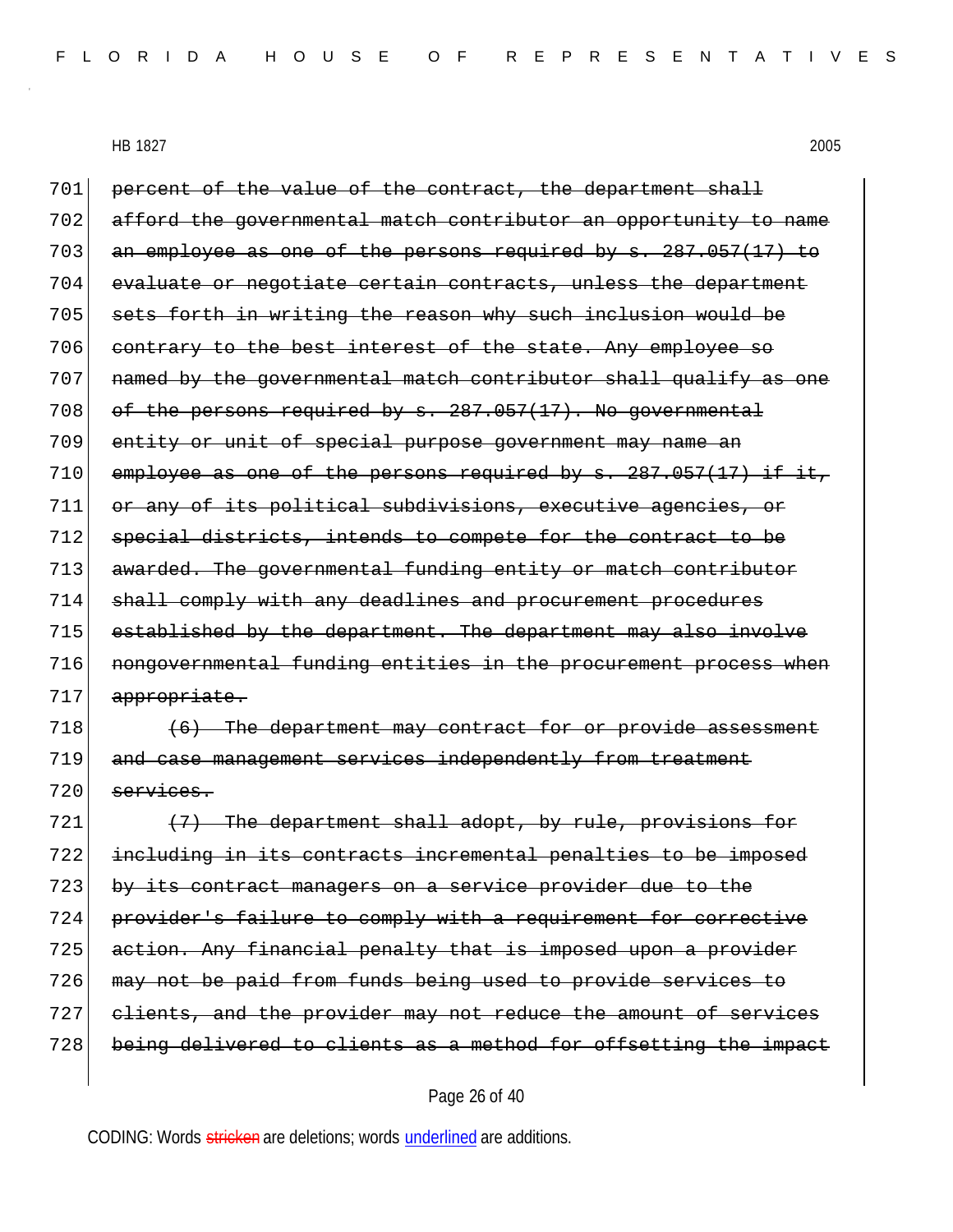729 of the penalty. If a financial penalty is imposed upon a 730 provider that is a corporation, the department shall notify, at 731 a minimum, the board of directors of the corporation. The 732 department may notify, at its discretion, any additional parties 733 that the department believes may be helpful in obtaining the 734 corrective action that is being sought. Further, the rules 735 adopted by the department must include provisions that permit 736 the department to deduct the financial penalties from funds that 737 would otherwise be due to the provider, not to exceed 10 percent 738 of the amount that otherwise would be due to the provider for 739 the period of noncompliance. If the department imposes a 740 financial penalty, it shall advise the provider in writing of 741 the cause for the penalty. A failure to include such deductions 742 in a request for payment constitutes a ground for the department 743 to reject that request for payment. The remedies identified in 744 this subsection do not limit or restrict the department's 745 application of any other remedy available to it in the contract 746 or under law. The remedies described in this subsection may be 747 cumulative and may be assessed upon each separate failure to 748 comply with instructions from the department to complete 749 corrective action.

 (8) The department shall develop standards of conduct and a range of disciplinary actions for its employees which are specifically related to carrying out contracting 753 responsibilities.

754  $(1)(9)$  The Agency for Persons with Disabilities department 755 must implement systems and controls to ensure financial 756 integrity and service provision quality in the developmental

## Page 27 of 40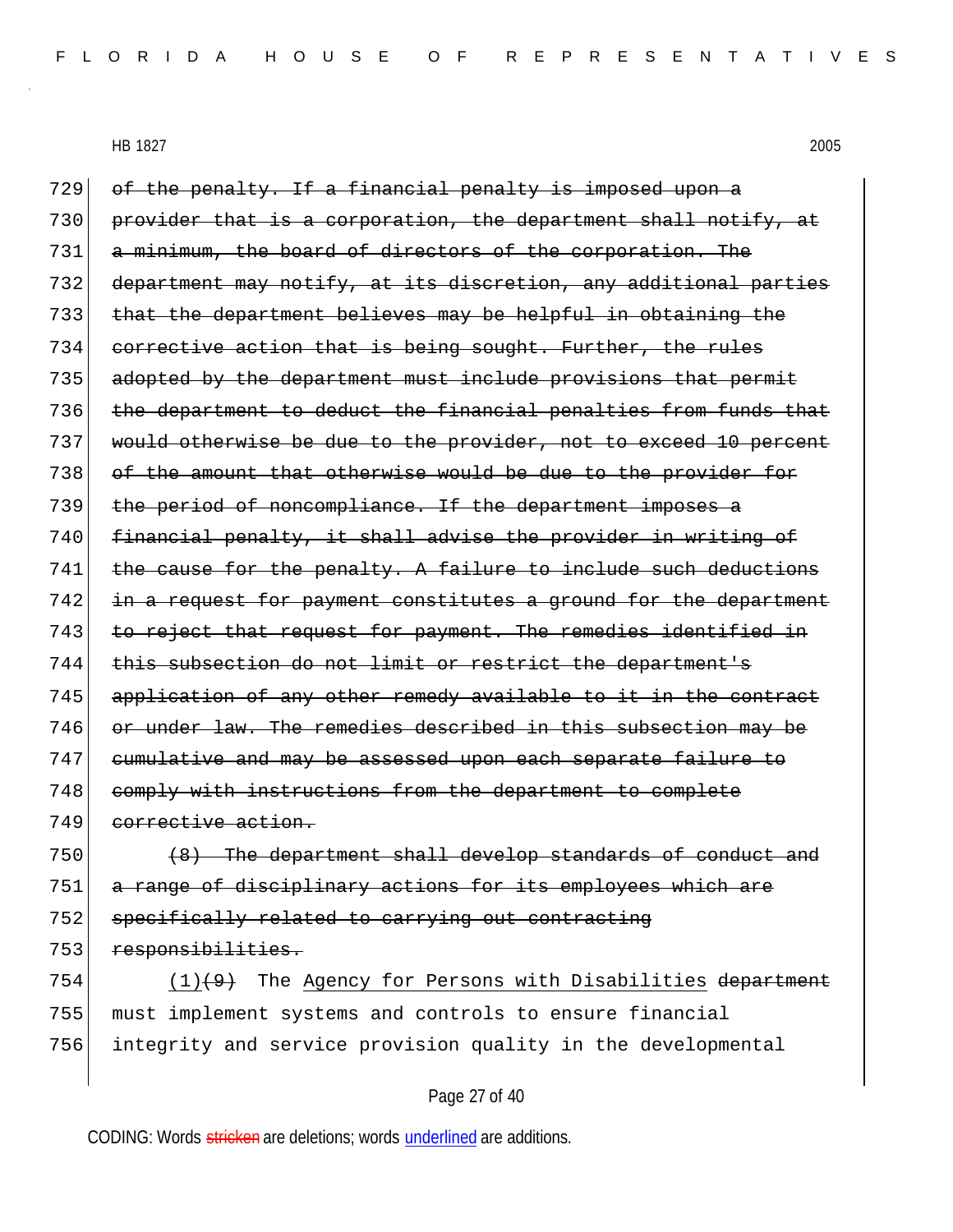757 services Medicaid waiver service system.

 (10) If a provider fails to meet the performance standards established in the contract, the department may allow a reasonable period for the provider to correct performance deficiencies. If performance deficiencies are not resolved to 762 the satisfaction of the department within the prescribed time, and if no extenuating circumstances can be documented by the 764 provider to the department's satisfaction, the department must 765 cancel the contract with the provider. The department may not 766 enter into a new contract with that same provider for the services for which the contract was previously canceled for a period of at least 24 months after the date of cancellation. If 769 an adult substance abuse services provider fails to meet the performance standards established in the contract, the department may allow a reasonable period, not to exceed 6 months, for the provider to correct performance deficiencies. If the performance deficiencies are not resolved to the satisfaction of the department within 6 months, the department must cancel the contract with the adult substance abuse provider, unless there is no other qualified provider in the service district.

 $778$  (11) The department shall include in its standard contract 779 document a requirement that any state funds provided for the 780 purchase of or improvements to real property are contingent upon 781 the contractor or political subdivision granting to the state a 782 security interest in the property at least to the amount of the 783 state funds provided for at least 5 years from the date of 784 purchase or the completion of the improvements or as further

#### Page 28 of 40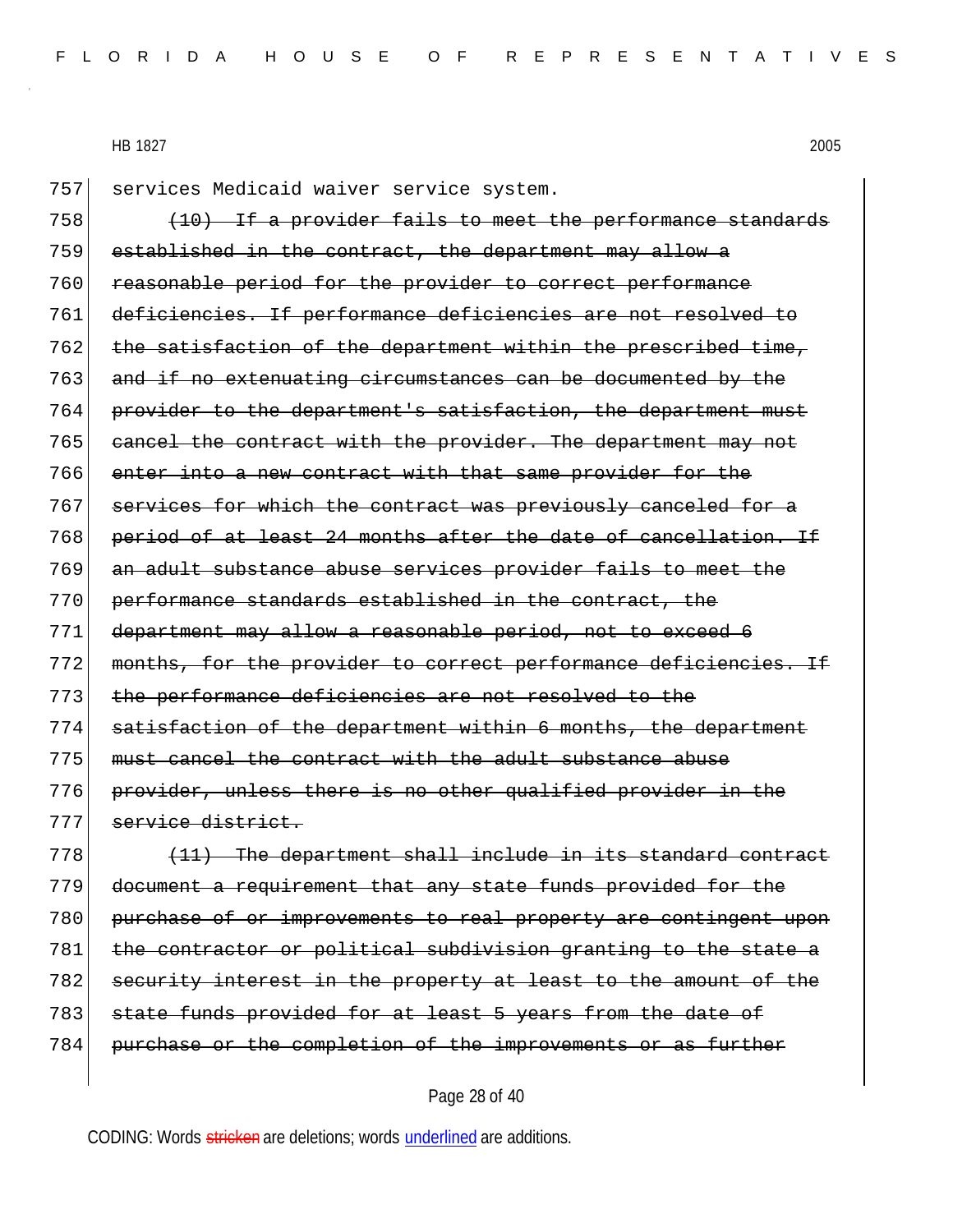required by law. The contract must include a provision that, as a condition of receipt of state funding for this purpose, the 787 provider agrees that, if it disposes of the property before the department's interest is vacated, the provider will refund the proportionate share of the state's initial investment, as 790 adjusted by depreciation.

 $791$  (12) The department shall develop and refine contracting 792 and accountability methods that are administratively efficient 793 and that provide for optimal provider performance.

 $794$  (13) The department may competitively procure any contract 795 when it deems it is in the best interest of the state to do so. 796 The requirements described in subsection  $(1)$  do not, and may not 797 be construed to, limit in any way the department's ability to 798 competitively procure any contract it executes, and the absence  $799$  of any or all of the criteria described in subsection (1) may 800 not be used as the basis for an administrative or judicial 801 protest of the department's determination to conduct 802 competition, make an award, or execute any contract.

803 (14) A contract may include cost-neutral, performance-804 based incentives that may vary according to the extent a 805 provider achieves or surpasses the performance standards set 806 forth in the contract. Such incentives may be weighted 807 proportionally to reflect the extent to which the provider has 808 demonstrated that it has consistently met or exceeded the 809 contractual requirements and the department's performance 810 standards.

811 (2)<del>(15)</del> Nothing contained in chapter 287 shall require 812 competitive bids for health services involving examination,

## Page 29 of 40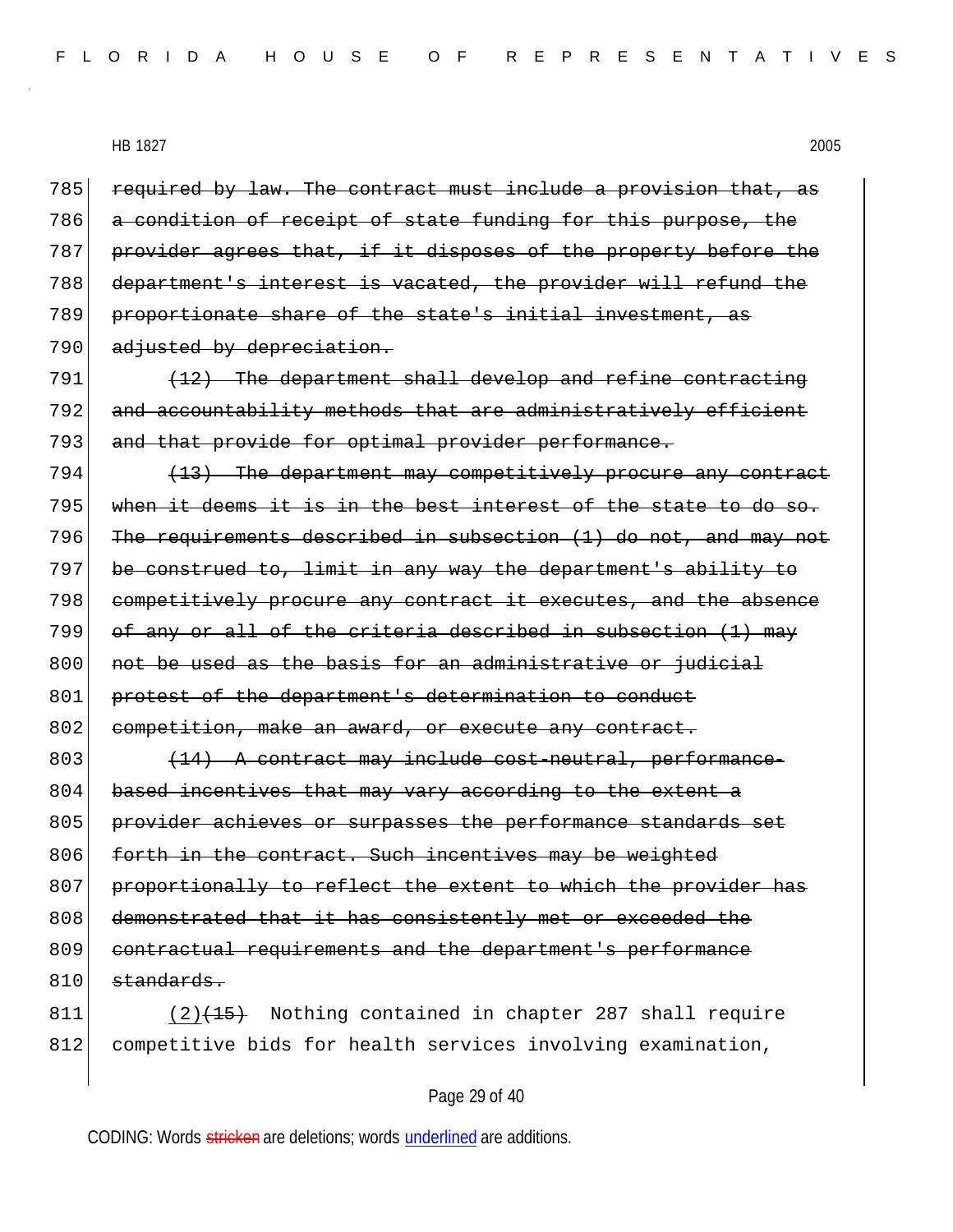813 diagnosis, or treatment.

814 Section 3. Paragraphs (a), (b), (e), (f), and (g) of 815 subsection (1), paragraph (b) of subsection (2), paragraph (a) 816 of subsection  $(4)$ , and subsections  $(6)$  and  $(9)$  of section 817 409.1671, Florida Statutes, are amended to read:

818 409.1671 Foster care and related services; outsourcing 819 privatization.--

 $820$  (1)(a) It is the intent of the Legislature that the 821 Department of Children and Family Services shall outsource 822 privatize the provision of foster care and related services 823 statewide. It is further the Legislature's intent to encourage 824 communities and other stakeholders in the well-being of children 825 to participate in assuring that children are safe and well-826 nurtured. However, while recognizing that some local governments 827 are presently funding portions of certain foster care and 828 related services programs and may choose to expand such funding 829 in the future, the Legislature does not intend by its 830 outsourcing privatization of foster care and related services 831 that any county, municipality, or special district be required 832 to assist in funding programs that previously have been funded 833 by the state. Counties that provide children and family services 834 with at least 40 licensed residential group care beds by July 1, 835 2003, and provide at least \$2 million annually in county general 836 revenue funds to supplement foster and family care services 837 shall continue to contract directly with the state and shall be 838 exempt from the provisions of this section. Nothing in this 839 paragraph prohibits any county, municipality, or special 840 district from future voluntary funding participation in foster

## Page 30 of 40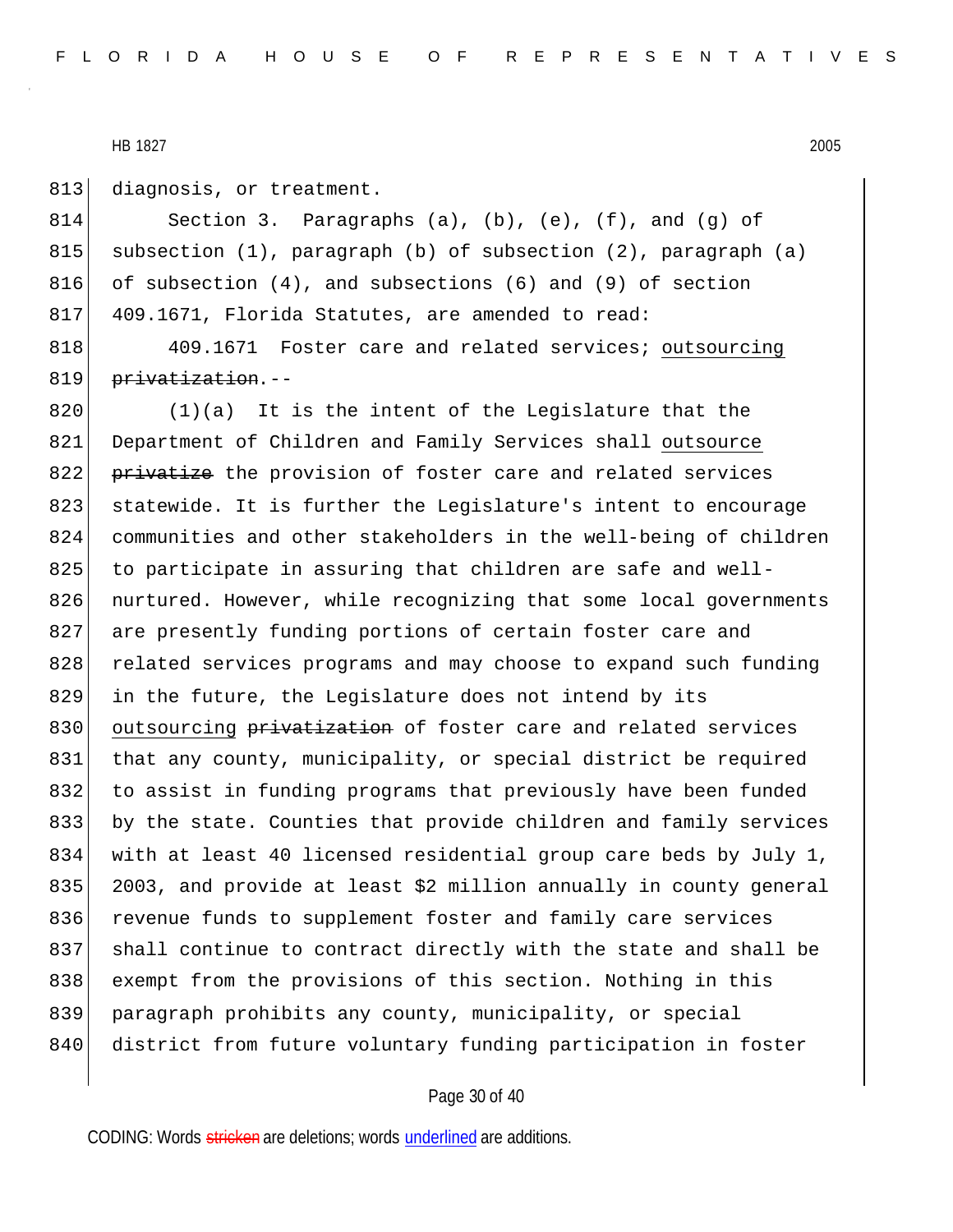841 care and related services. As used in this section, the term 842 "outsource" "privatize" means to contract with competent, 843 community-based agencies. The department shall submit a plan to 844 accomplish outsourcing privatization statewide, through a 845 competitive process, phased in over a 3-year period beginning 846 January 1, 2000. This plan must be developed with local 847 community participation, including, but not limited to, input 848 from community-based providers that are currently under contract 849 with the department to furnish community-based foster care and 850 related services, and must include a methodology for determining 851 and transferring all available funds, including federal funds 852 that the provider is eligible for and agrees to earn and that 853 portion of general revenue funds which is currently associated 854 with the services that are being furnished under contract. The 855 methodology must provide for the transfer of funds appropriated 856 and budgeted for all services and programs that have been 857 incorporated into the project, including all management, capital 858 (including current furniture and equipment), and administrative 859 funds to accomplish the transfer of these programs. This 860 methodology must address expected workload and at least the 3 861 previous years' experience in expenses and workload. With 862 respect to any district or portion of a district in which 863 outsourcing privatization cannot be accomplished within the 3-864 year timeframe, the department must clearly state in its plan 865 the reasons the timeframe cannot be met and the efforts that 866 should be made to remediate the obstacles, which may include 867 alternatives to total outsourcing privatization, such as public-868 private partnerships. As used in this section, the term "related

## Page 31 of 40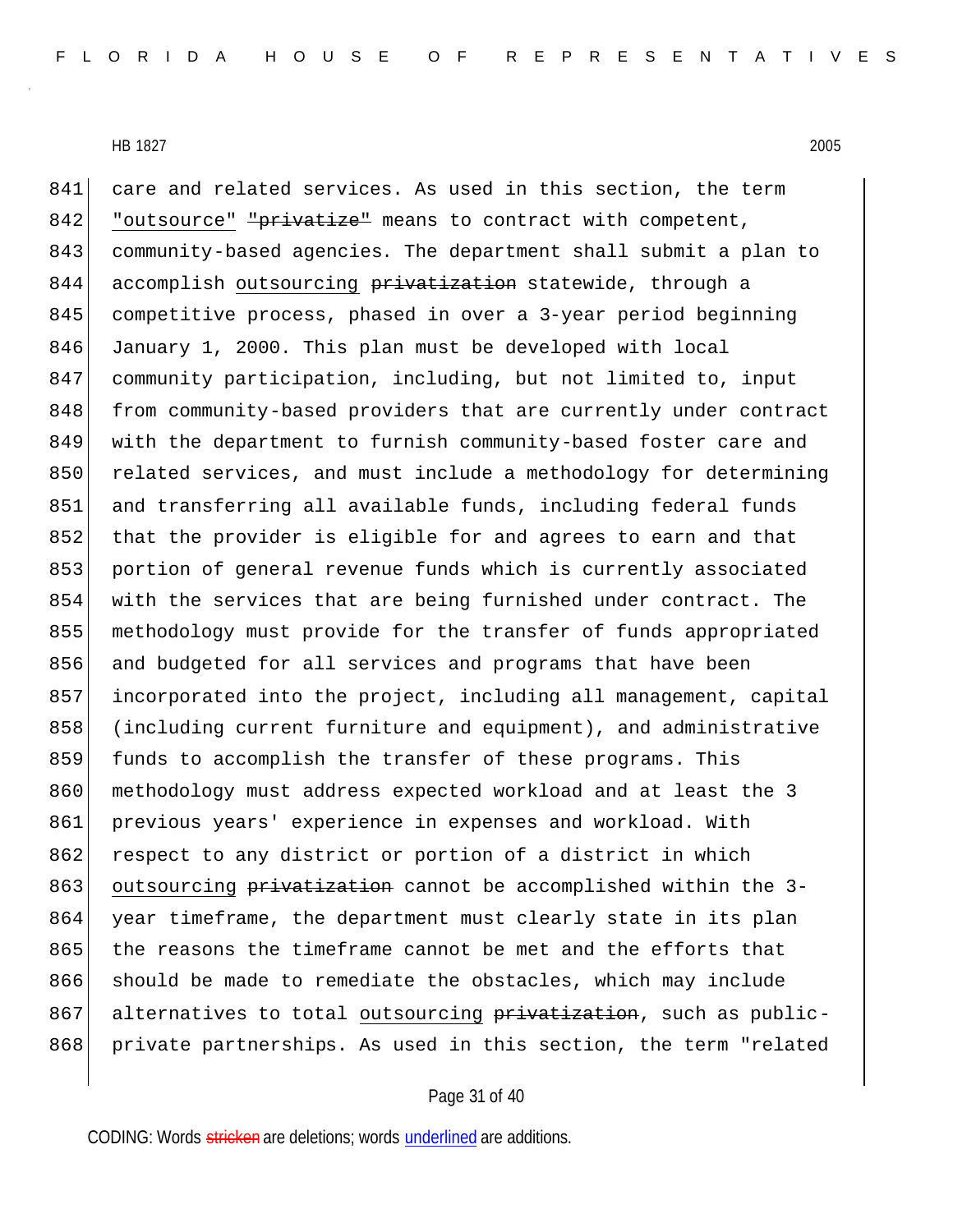869 services" includes, but is not limited to, family preservation, 870 independent living, emergency shelter, residential group care, 871 foster care, therapeutic foster care, intensive residential 872 treatment, foster care supervision, case management, 873 postplacement supervision, permanent foster care, and family 874 reunification. Unless otherwise provided for, the state attorney 875 shall provide child welfare legal services, pursuant to chapter 876 39 and other relevant provisions, in Pinellas and Pasco 877 Counties. When a private nonprofit agency has received case 878 management responsibilities, transferred from the state under 879 this section, for a child who is sheltered or found to be 880 dependent and who is assigned to the care of the outsourcing 881 privatization project, the agency may act as the child's 882 guardian for the purpose of registering the child in school if a 883 parent or guardian of the child is unavailable and his or her 884 whereabouts cannot reasonably be ascertained. The private 885 | nonprofit agency may also seek emergency medical attention for 886 such a child, but only if a parent or guardian of the child is 887 unavailable, his or her whereabouts cannot reasonably be 888 ascertained, and a court order for such emergency medical 889 services cannot be obtained because of the severity of the 890 emergency or because it is after normal working hours. However, 891 the provider may not consent to sterilization, abortion, or 892 termination of life support. If a child's parents' rights have 893 been terminated, the nonprofit agency shall act as guardian of 894 the child in all circumstances.

895 (b) It is the intent of the Legislature that the 896 department will continue to work towards full outsourcing

## Page 32 of 40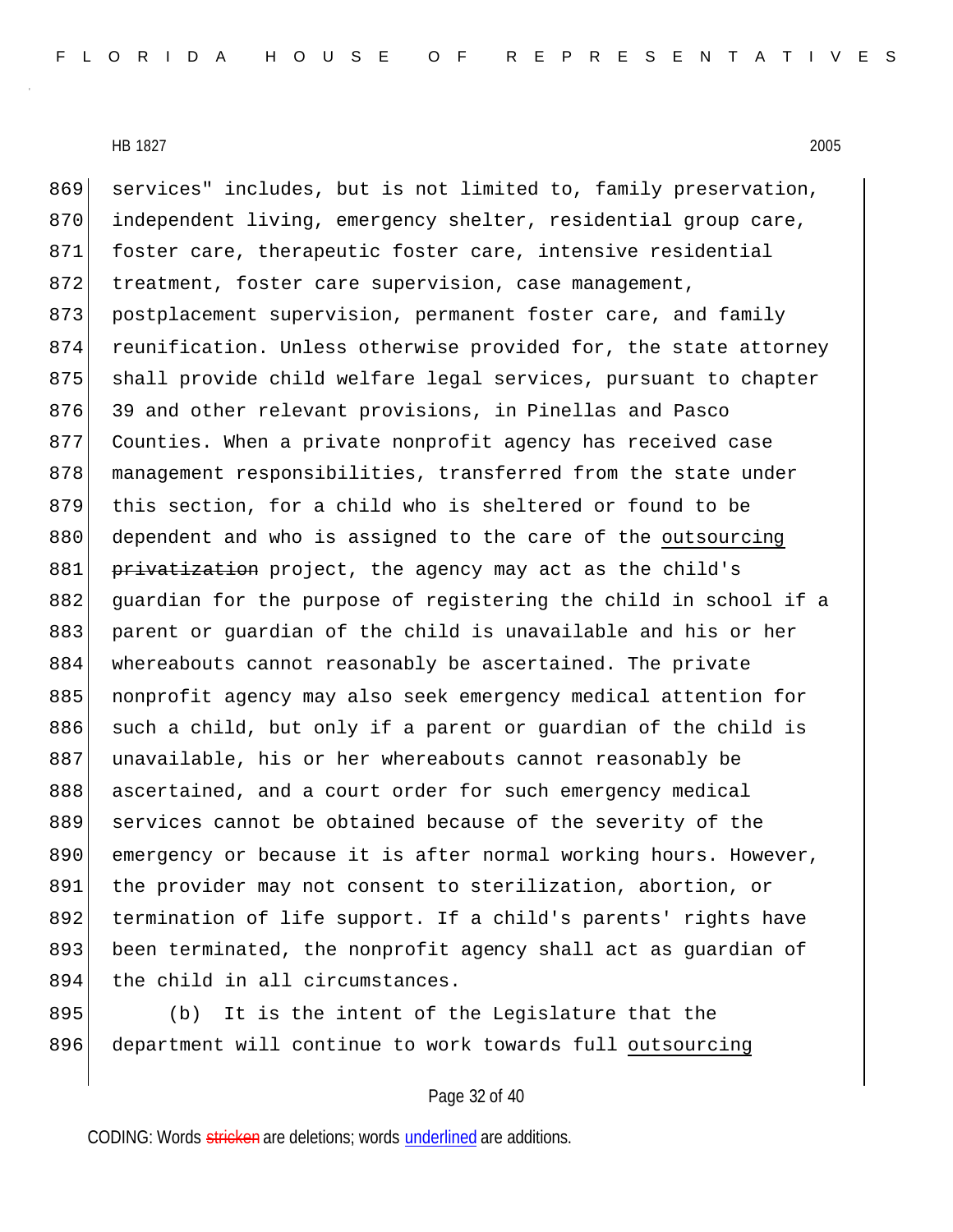897 privatization in a manner that assures the viability of the 898 community-based system of care and best provides for the safety 899 of children in the child protection system. To this end, the 900 department is directed to continue the process of outsourcing 901 privatizing services in those counties in which signed startup 902 contracts have been executed. The department may also continue 903 to enter into startup contracts with additional counties. 904 However, no services shall be transferred to a community-based 905 care lead agency until the department, in consultation with the 906 local community alliance, has determined and certified in 907 writing to the Governor and the Legislature that the district is 908 prepared to transition the provision of services to the lead 909 agency and that the lead agency is ready to deliver and be 910 accountable for such service provision. In making this 911 determination, the department shall conduct a readiness 912 assessment of the district and the lead agency.

913 1. The assessment shall evaluate the operational readiness 914 of the district and the lead agency based on:

915 a. A set of uniform criteria, developed in consultation 916 with currently operating community-based care lead agencies and 917 reflecting national accreditation standards, that evaluate 918 programmatic, financial, technical assistance, training and 919 organizational competencies; and

920 b. Local criteria reflective of the local community-based 921 care design and the community alliance priorities.

922 2. The readiness assessment shall be conducted by a joint 923 team of district and lead agency staff with direct experience 924 with the start up and operation of a community-based care

## Page 33 of 40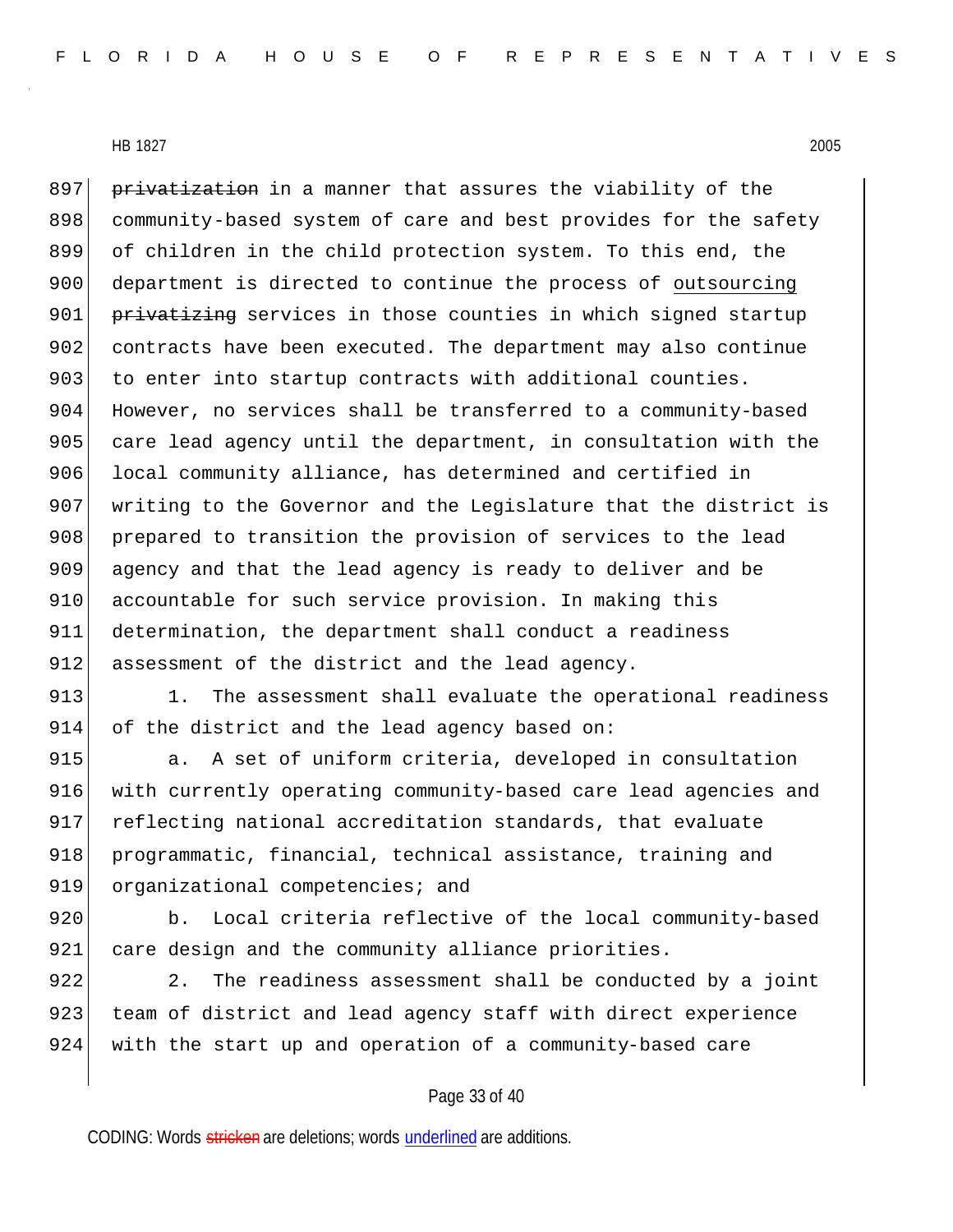925 service program and representatives from the appropriate 926 community alliance. Within resources available for this purpose, 927 the department may secure outside audit expertise when necessary 928 to assist a readiness assessment team.

929 3. Upon completion of a readiness assessment, the 930 assessment team shall conduct an exit conference with the 931 district and lead agency staff responsible for the transition.

932 4. Within 30 days following the exit conference with staff 933 of each district and lead agency, the secretary shall certify in 934 writing to the Governor and the Legislature that both the 935 district and the lead agency are prepared to begin the 936 transition of service provision based on the results of the 937 readiness assessment and the exit conference. The document of 938 certification must include specific evidence of readiness on 939 each element of the readiness instrument utilized by the 940 assessment team as well as a description of each element of 941 readiness needing improvement and strategies being implemented 942 to address each one.

943 (e) As used in this section, the term "eligible lead 944 community-based provider" means a single agency with which the 945 department shall contract for the provision of child protective 946 services in a community that is no smaller than a county. The 947 secretary of the department may authorize more than one eligible 948 lead community-based provider within a single county when to do 949 so will result in more effective delivery of foster care and 950 related services. To compete for an outsourcing a privatization 951 | project, such agency must have:

 $952$  1. The ability to coordinate, integrate, and manage all

## Page 34 of 40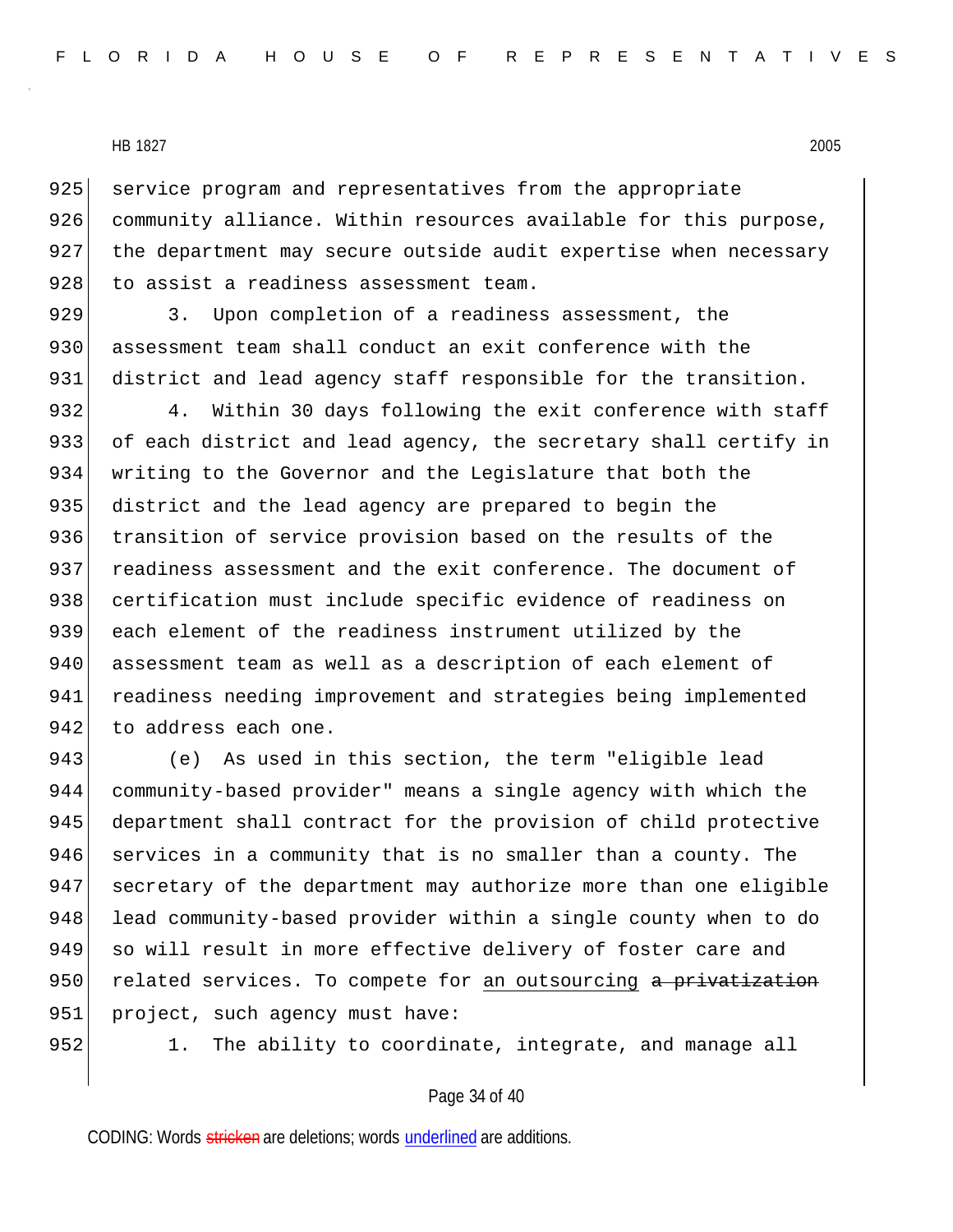953 child protective services in the designated community in 954 cooperation with child protective investigations.

955 2. The ability to ensure continuity of care from entry to 956 exit for all children referred from the protective investigation 957 and court systems.

958 3. The ability to provide directly, or contract for 959 through a local network of providers, all necessary child 960 protective services. Such agencies should directly provide no 961 more than 35 percent of all child protective services provided.

962 4. The willingness to accept accountability for meeting 963 the outcomes and performance standards related to child 964 protective services established by the Legislature and the 965 Federal Government.

966 5. The capability and the willingness to serve all 967 children referred to it from the protective investigation and 968 court systems, regardless of the level of funding allocated to 969 the community by the state, provided all related funding is 970 transferred.

971 6. The willingness to ensure that each individual who 972 provides child protective services completes the training 973 required of child protective service workers by the Department 974 of Children and Family Services.

975 3. The ability to maintain eligibility to receive all 976 federal child welfare funds, including Title IV-E and IV-A 977 funds, currently being used by the Department of Children and 978 Family Services.

979 8. Written agreements with Healthy Families Florida lead 980 entities in their community, pursuant to s. 409.153, to promote

## Page 35 of 40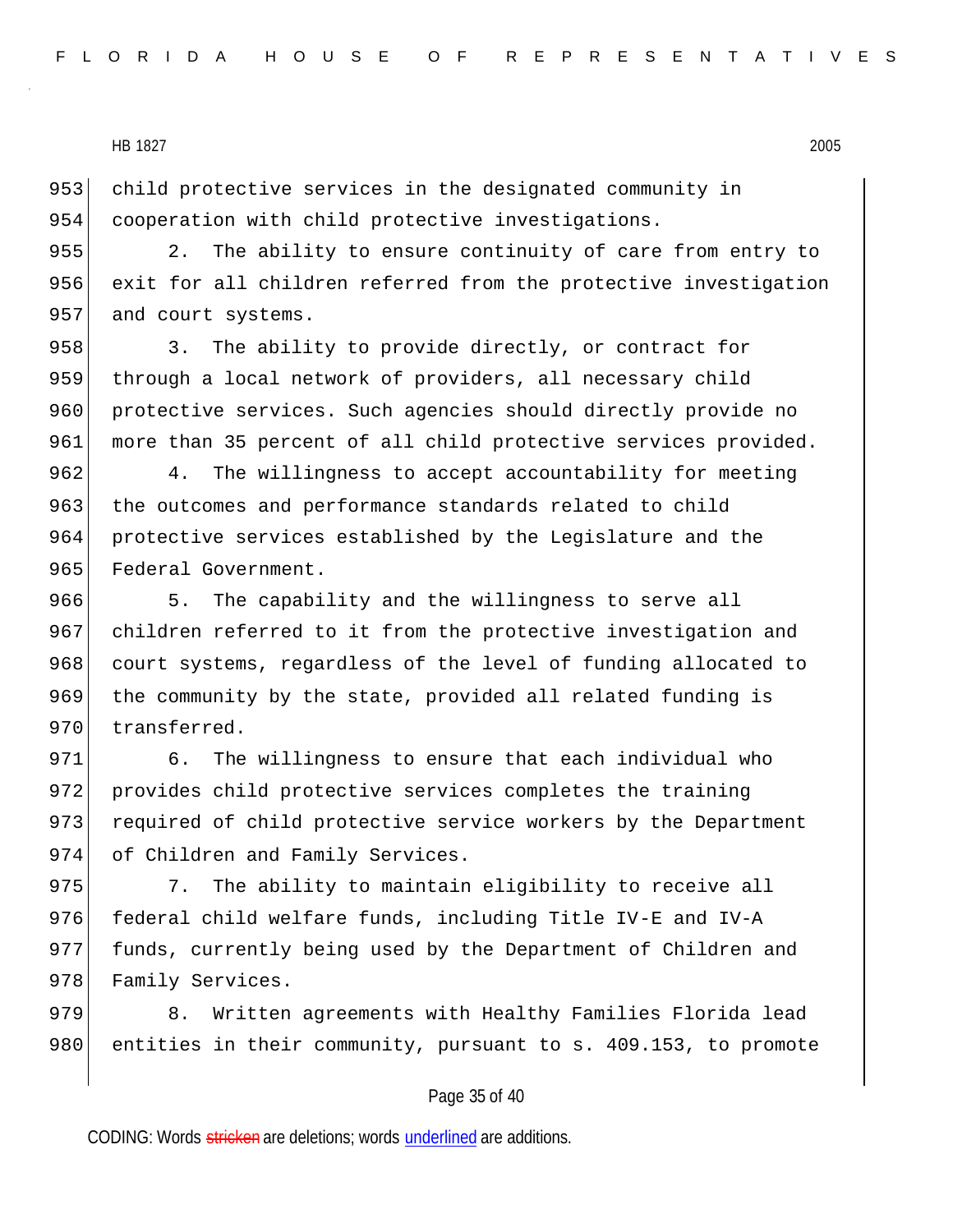981 cooperative planning for the provision of prevention and 982 intervention services.

983 983 9. A board of directors, of which at least 51 percent of 984 the membership is comprised of persons residing in this state. 985 Of the state residents, at least 51 percent must also reside 986 within the service area of the lead community-based provider.

987  $(f)$ 1. The Legislature finds that the state has 988 traditionally provided foster care services to children who have 989 been the responsibility of the state. As such, foster children 990 have not had the right to recover for injuries beyond the 991 limitations specified in s. 768.28. The Legislature has 992 determined that foster care and related services need to be 993 outsourced privatized pursuant to this section and that the 994 provision of such services is of paramount importance to the 995 state. The purpose for such outsourcing privatization is to 996 increase the level of safety, security, and stability of 997 children who are or become the responsibility of the state. One 998 of the components necessary to secure a safe and stable 999 environment for such children is that private providers maintain 1000 liability insurance. As such, insurance needs to be available 1001 and remain available to nongovernmental foster care and related 1002 services providers without the resources of such providers being 1003 significantly reduced by the cost of maintaining such insurance.

1004 2. The Legislature further finds that, by requiring the 1005 following minimum levels of insurance, children in outsourced 1006 privatized foster care and related services will gain increased 1007 protection and rights of recovery in the event of injury than 1008 provided for in s. 768.28.

#### Page 36 of 40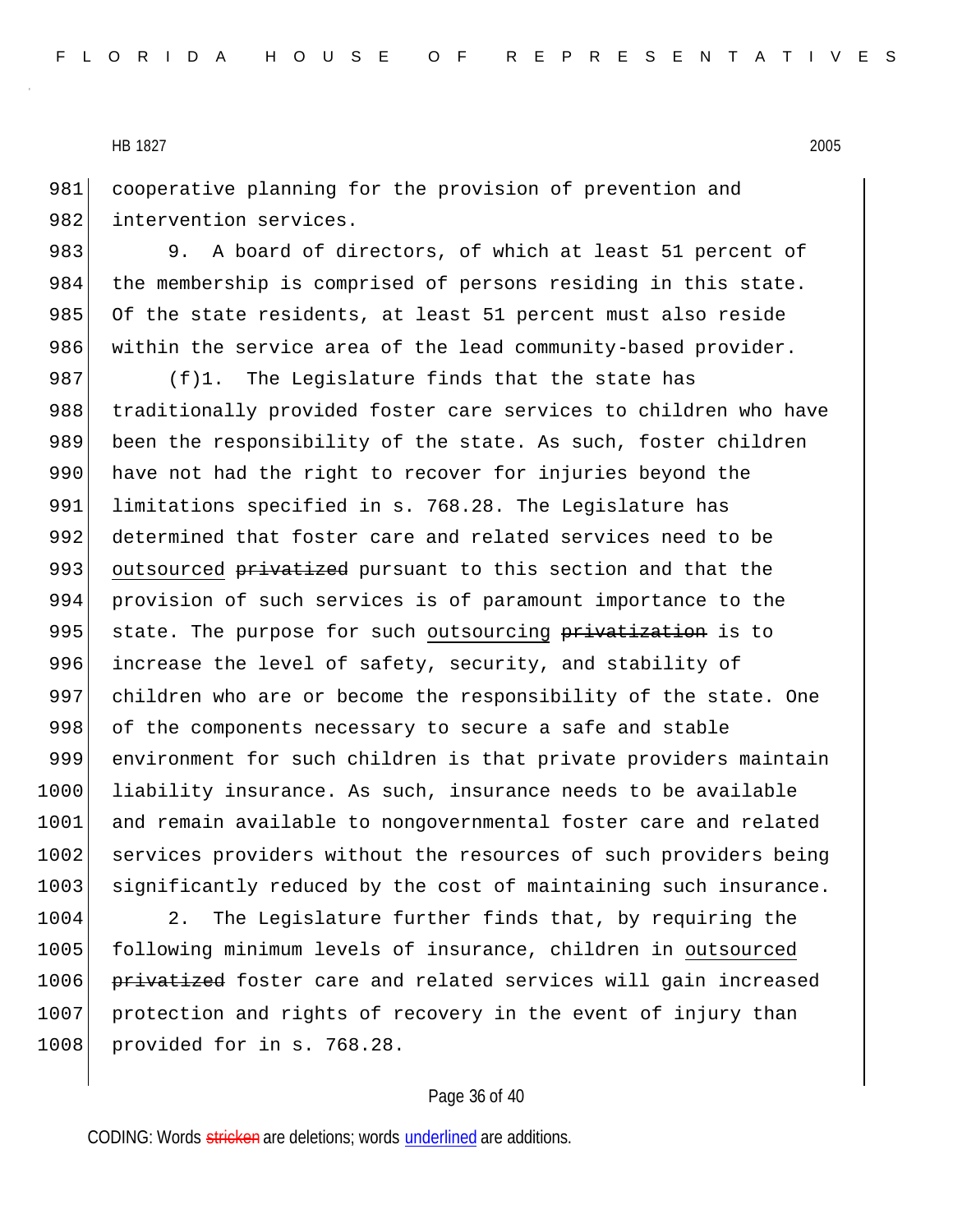(g) In any county in which a service contract has not been executed by December 31, 2004, the department shall ensure access to a model comprehensive residential services program as 1012 described in s. 409.1677 which, without imposing undue 1013 financial, geographic, or other barriers, ensures reasonable and appropriate participation by the family in the child's program.

1015 1. In order to ensure that the program is operational by 1016 December 31, 2004, the department must, by December 31, 2003, 1017 begin the process of establishing access to a program in any 1018 county in which the department has not either entered into a 1019 transition contract or approved a community plan, as described 1020 in paragraph (d), which ensures full outsourcing privatization 1021 by the statutory deadline.

1022 2. The program must be procured through a competitive 1023 process.

1024 3. The Legislature does not intend for the provisions of 1025 this paragraph to substitute for the requirement that full 1026 conversion to community-based care be accomplished.

1027 (2)

1028 (b) Persons employed by the department in the provision of 1029 foster care and related services whose positions are being 1030 outsourced under privatized pursuant to this statute shall be 1031 given hiring preference by the provider, if provider 1032 qualifications are met.

1033 (4)(a) The department, in consultation with the community-1034 based agencies that are undertaking the outsourced privatized 1035 projects, shall establish a quality assurance program for 1036 privatized services. The quality assurance program shall be

## Page 37 of 40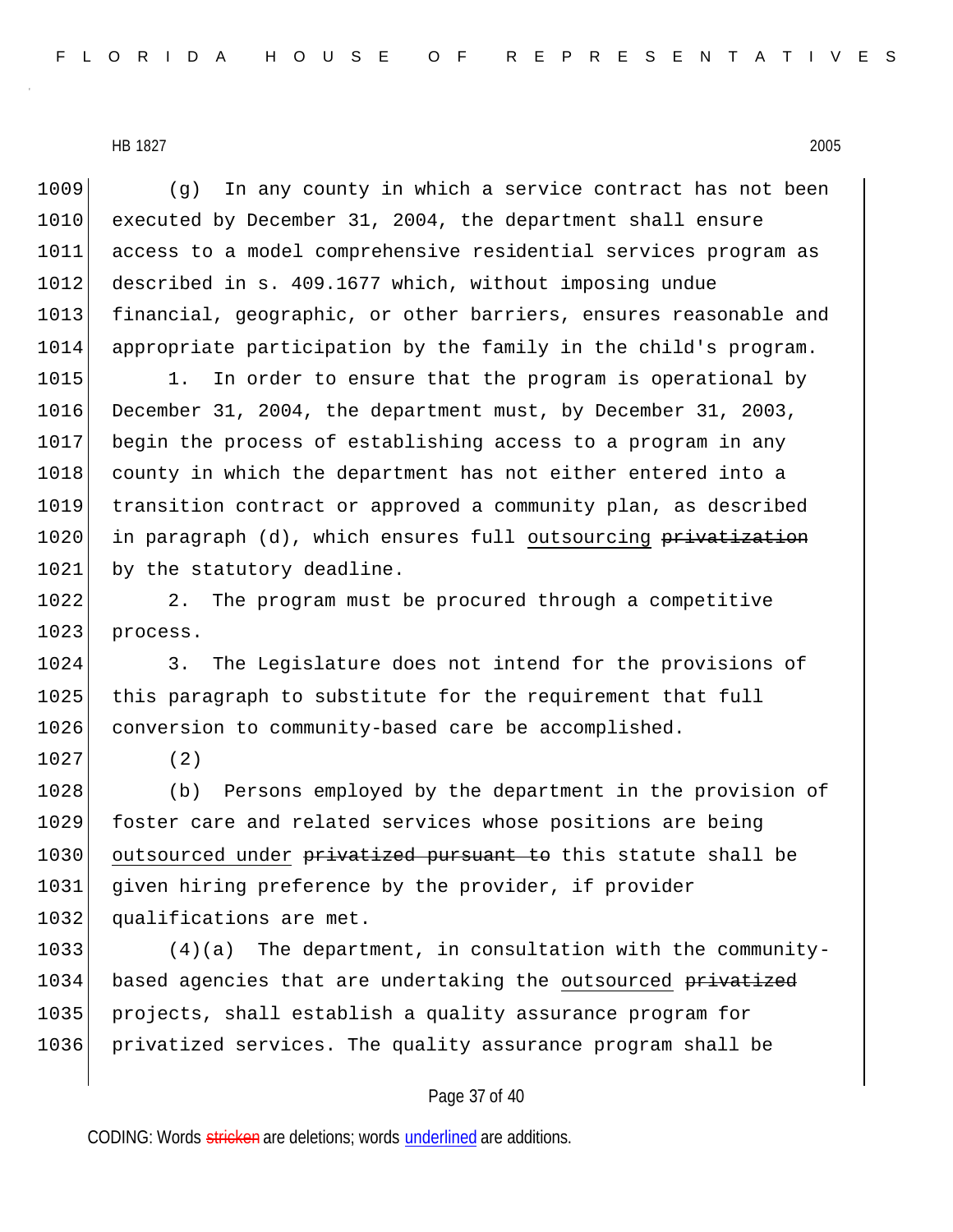1037 based on standards established by the Adoption and Safe Families 1038 Act as well as by a national accrediting organization such as 1039 the Council on Accreditation of Services for Families and 1040 Children, Inc. (COA) or CARF--the Rehabilitation Accreditation 1041 Commission. Each program operated under contract with a 1042 community-based agency must be evaluated annually by the 1043 department. The department shall, to the extent possible, use 1044 independent financial audits provided by the community-based 1045 care agency to eliminate or reduce the ongoing contract and 1046 administrative reviews conducted by the department. The 1047 department may suggest additional items to be included in such 1048 independent financial audits to meet the department's needs. 1049 Should the department determine that such independent financial 1050 audits are inadequate, then other audits, as necessary, may be 1051 conducted by the department. Nothing herein shall abrogate the 1052 requirements of s. 215.97. The department shall submit an annual 1053 report regarding quality performance, outcome measure 1054 attainment, and cost efficiency to the President of the Senate, 1055 the Speaker of the House of Representatives, the minority leader 1056 of each house of the Legislature, and the Governor no later than 1057 January 31 of each year for each project in operation during the 1058 preceding fiscal year.

1059 (6) Beginning January 1, 1999, and continuing at least 1060 through June 30, 2000, the Department of Children and Family 1061 Services shall outsource privatize all foster care and related 1062 services in district 5 while continuing to contract with the 1063 current model programs in districts 1, 4, and 13, and in 1064 subdistrict 8A, and shall expand the subdistrict 8A pilot

## Page 38 of 40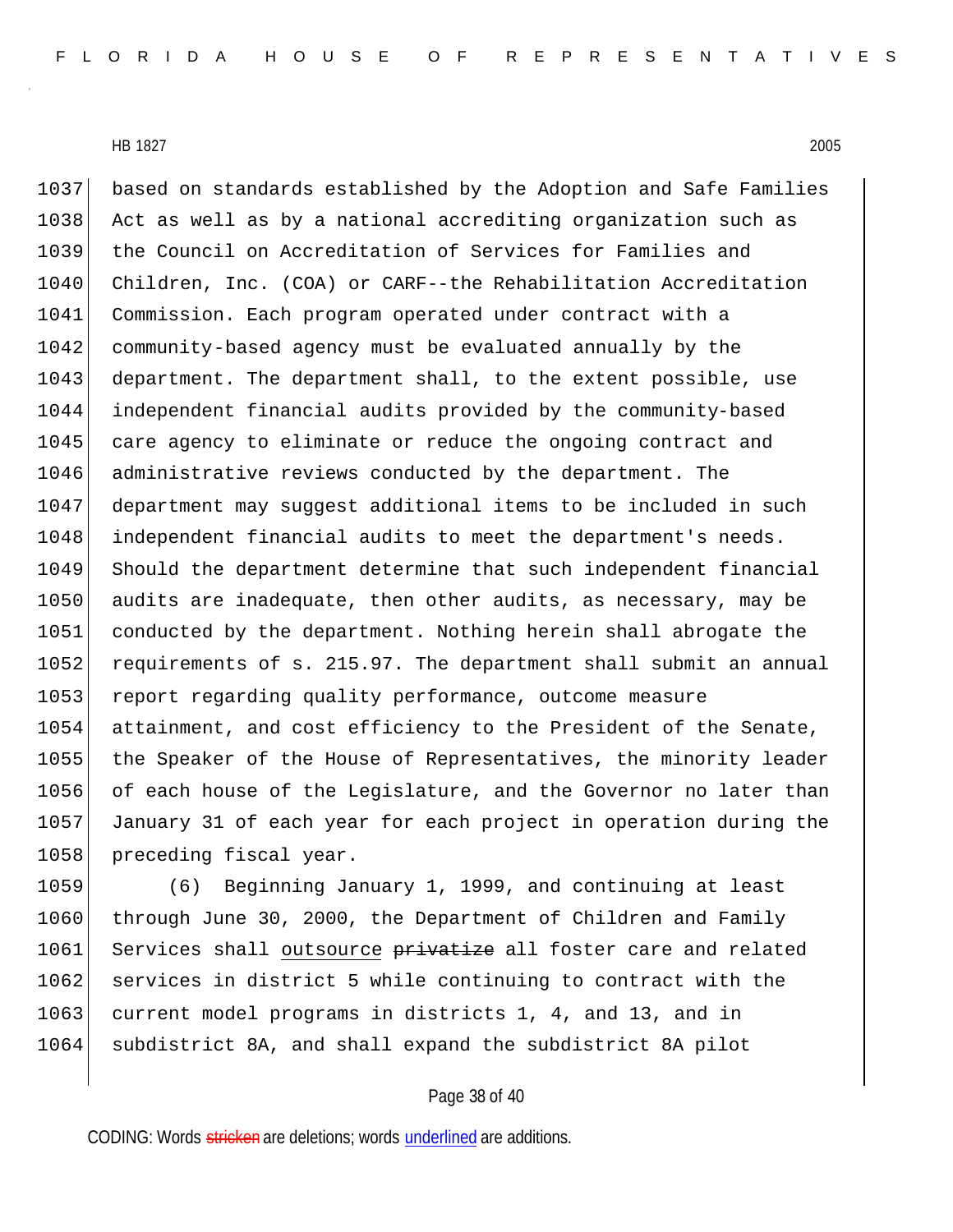1065 program to incorporate Manatee County. Planning for the district 1066 5 outsourcing privatization shall be done by providers that are 1067 currently under contract with the department for foster care and 1068 related services and shall be done in consultation with the 1069 department. A lead provider of the district 5 program shall be 1070 competitively selected, must demonstrate the ability to provide 1071 necessary comprehensive services through a local network of 1072 providers, and must meet criteria established in this section. 1073 Contracts with organizations responsible for the model programs 1074 must include the management and administration of all outsourced 1075 **privatized** services specified in subsection (1). However, the 1076 department may use funds for contract management only after 1077 obtaining written approval from the Executive Office of the 1078 Governor. The request for such approval must include, but is not 1079 limited to, a statement of the proposed amount of such funds and 1080 a description of the manner in which such funds will be used. If 1081 the community-based organization selected for a model program 1082 under this subsection is not a Medicaid provider, the 1083 organization shall be issued a Medicaid provider number pursuant 1084 to s. 409.907 for the provision of services currently authorized 1085 under the state Medicaid plan to those children encompassed in 1086 this model and in a manner not to exceed the current level of 1087 state expenditure.

1088 (9) Each district and subdistrict that participates in the 1089 model program effort or any future outsourcing privatization 1090 effort as described in this section must thoroughly analyze and 1091 report the complete direct and indirect costs of delivering 1092 these services through the department and the full cost of

## Page 39 of 40